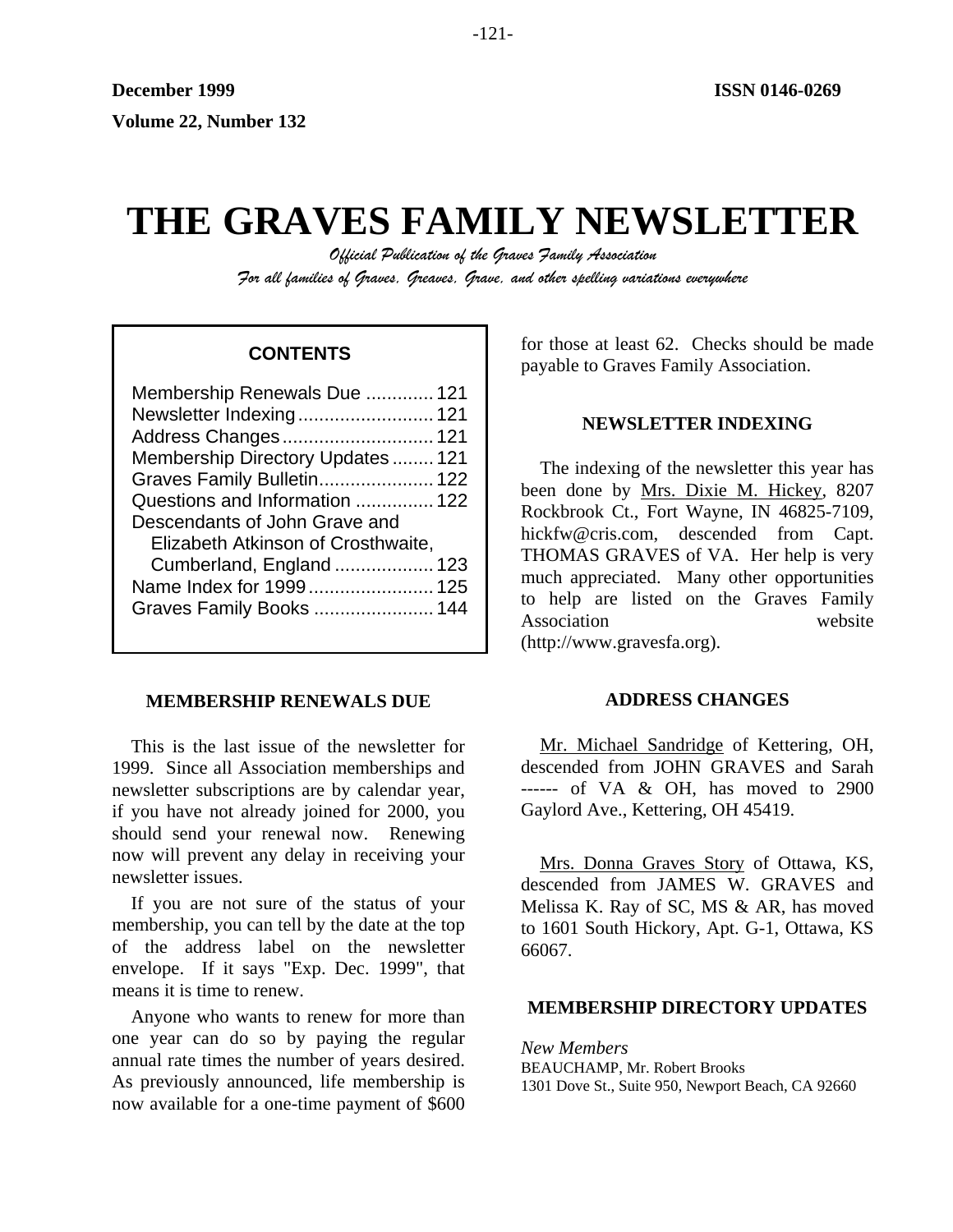Ancestry: Capt. Thomas Graves of VA, via  $John<sup>2</sup>$ ,  $\text{Thomas}^3$ ,  $\text{John}^4$ ,  $\text{Thomas}^5$ ,  $\text{Rice}^6$ ,  $\text{Thomas}^7$ , Benjamin Walter<sup>8</sup>, Minerva<sup>9</sup> m. Francis Marion Bogard

**Memberships:** 

**Regular (U.S. & Canada) \$20/year Other countries (air mail) \$30/year Sustaining (U.S. & Canada) \$40/year Other countries (air mail) \$50/year Life (U.S./Canada, 62 and older) \$600 one time Foreign memberships must be paid by money order in U.S. dollars. All back issues (1976 present) are available at current price.** 

**Newsletter only available to individuals as part of Graves Family Association membership. No charge for queries.** 

**Published by:** 

**THE GRAVES FAMILY ASSOCIATION 20 Binney Circle, Wrentham, MA 02093 Internet Home Page: http://www.gravesfa.org** 

**Newsletter Editor: Kenneth Vance Graves 20 Binney Circle, Wrentham, MA 02093 (508)384-8084 ken.graves@gravesfa.org** 

**Treasurer: Elaine Tobias, Overland Park, KS Elaine.Tobias@unilever.com Director, On-line Computer Help: H. W. ("Bud") Graves, Veradale, WA budgraves@earthlink.net Director (Temporary), Internet Home Page: Kenneth Vance Graves Graves Online List Manager: Marjorie Ferris, Rialto, CA MBFerris@aol.com Research Coordinators Graves of Cambridgeshire, England: Nedra**  Dickman Brill, CG, 2410 NE 58<sup>th</sup> Ave., **Portland, OR 97213-4002 brillnd@pacifier.com Rear Admiral Thomas Graves of Charlestown, MA and his Greaves family of Stepney, London, England: Raymond C. Flesher, 313 West Lehow Ave., #24, Englewood, CO 80110-6744 rcflesher@juno.com Charles Newton Graves (Descended from Rear Admiral Thomas Graves of Charlestown, MA): Janet Craw, HC 4, Box 23B, Payson, AZ 85541-9531** 

 **vjcraw@cybertrails.com © Graves Family Association, 1999** GRAVES, Mr. John Thomas 8255 East Kiva Ave., #932, Mesa, AZ 85208 Ancestry: John Graves of Concord, MA

HAYNES, Mr. Guy Walter 731 Occidental Drive, Claremont, CA 91711 Ancestry: Sarah Graves and James Brookshire of Randolph Co., NC & TN

MURRY, Mrs. Evelyn Ardyth ("Lynn") 78 Hickory Court, LaBelle, FL 33935-9431 Ancestry: Capt. Thomas Graves of VA, via John<sup>2</sup>, Thomas<sup>3</sup>, John<sup>4</sup>, John<sup>5</sup>, Ann<sup>6</sup> m. John McGehee

SANDRIDGE, Mr. Michael 2900 Gaylord Avenue, Kettering, OH 45419 Ancestry: John Graves and Sarah of VA & OH

TOLSON, Mrs. Donna Blaney 1551 Truslow Road, Fredericksburg, VA 22406 Ancestry: William Graves of Dover, NH

### **GRAVES FAMILY BULLETIN**

This is a free online bulletin that is automatically sent to all Graves descendants for whom we have e-mail addresses. It includes announcements and various items of interest to Graves family members. There is no requirement that a person belong to the Graves Family Association to receive this. The only requirement is that we know your current e-mail address. If you do not have e-mail or do not have a computer, your local library may be able to give you access to the Internet or e-mail, and you can get a free e-mail account with Juno and other services.

Even if you don't want to receive the Bulletin, let us know your e-mail address. It is much easier, quicker, and less expensive to contact you via e-mail than by postal mail.

### **QUESTIONS AND INFORMATION**

*GRAVES FAMILIES OF THE BRITISH ISLES* 

Mrs. Victoria J. Rebneris, 4764 Beaver Rd., Victoria, BC V8X 3X1, Canada (vicki@islandnet.com), and Mr. Jason Savin, 51 Broomlee Rd., Lakeshore, Killingworth,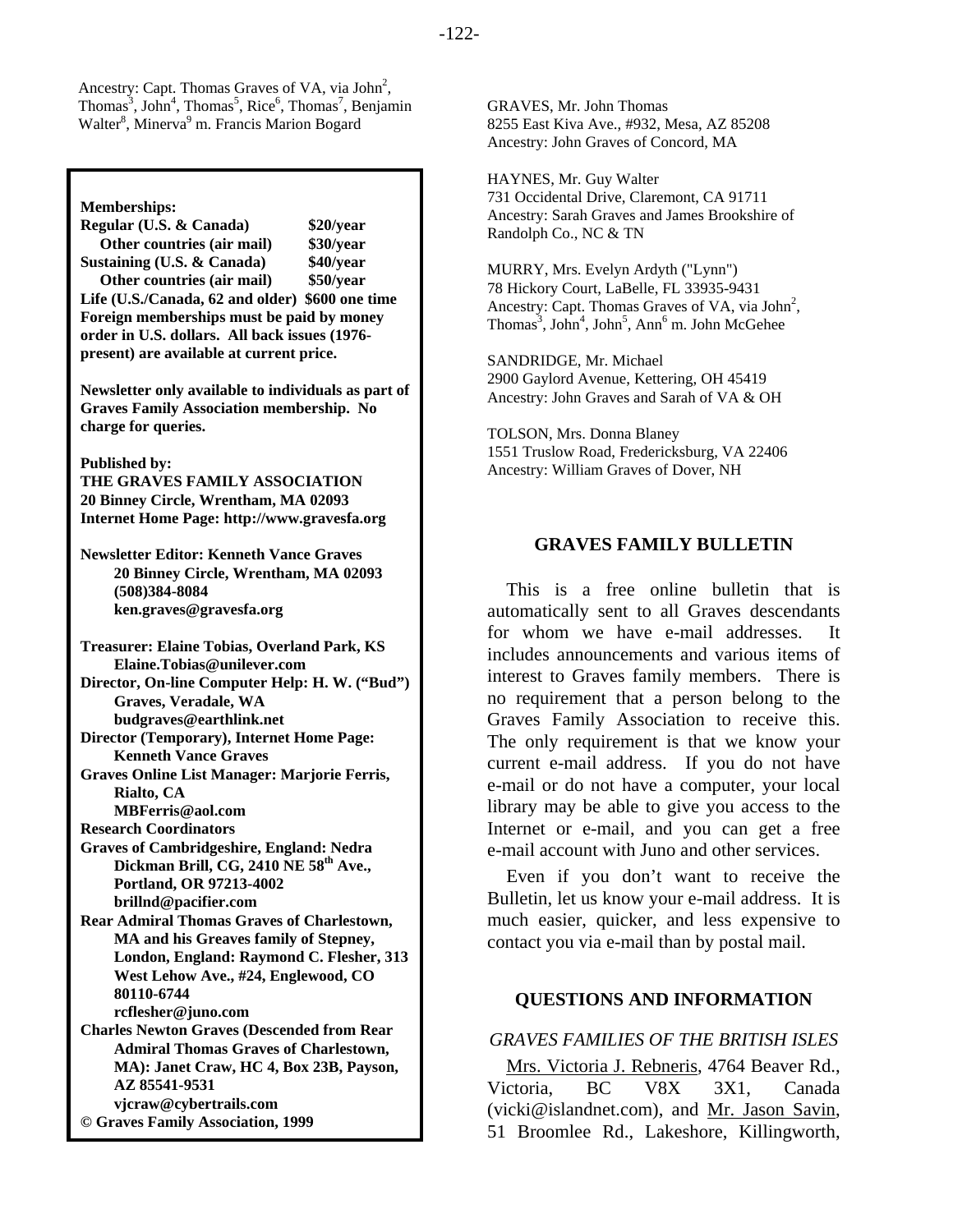Newcastle upon Tyne, NE12 6Yl, England (scott@savin16.freeserve.co.uk), are both descended from the family summarized below. They would like information on ancestry, other descendants, and more proof that John Grave and Elizabeth Atkinson are grandparents of Mary Grave who married Thomas Ladyman.

### DESCENDANTS OF JOHN GRAVE AND ELIZABETH ATKINSON OF CROSTHWAITE, CUMBERLAND, ENGLAND

### GENERATION 1

John Grave (1) married Elizabeth Atkinson on 6 June 1658 in Crosthwaite, Cumberland, England. All their children were baptized in Crosthwaite, according to the IGI.

A search was made in the IGI for possible parents of John. Possibilities found and the baptism date (all in Crosthwaite) for their son named John are below.

| 30 April 1620<br>17 Feb. 1620<br>1 Nov. 1620<br>13 July 1621<br>1 Dec. 1622 | Humphrey Grave and Anne<br>John Grave and Elizabeth<br>William Grave and Anne<br>John Grave and Jenett<br>John Grave and Jane Birkett (m. 23 |  |
|-----------------------------------------------------------------------------|----------------------------------------------------------------------------------------------------------------------------------------------|--|
| Jan. 1615)                                                                  |                                                                                                                                              |  |
| 24 Oct. 1624                                                                | Richard Grave and Margarett                                                                                                                  |  |
| 15 March 1624                                                               | Robert Grave and Katherine                                                                                                                   |  |
| 30 March 1626                                                               | John Grave and Ellinor                                                                                                                       |  |
| 3 Dec. 1626                                                                 | Robert Grave and Frances                                                                                                                     |  |
| 29 May 1631                                                                 | John Grave and Jennett (m. 10 June                                                                                                           |  |
| 1627)                                                                       |                                                                                                                                              |  |
| 8 Nov. 1637                                                                 | Danyell Grave and Anne                                                                                                                       |  |
| 9 Sept. 1638                                                                | John Grave and Elizabeth                                                                                                                     |  |
| 14 Jan. 1638                                                                | Richard Grave and Issabell                                                                                                                   |  |
| 26 Sept. 1640                                                               | John Grave and Elizabeth Wilkinson                                                                                                           |  |
| (m. 24 Aug. 1634)                                                           |                                                                                                                                              |  |
| 6 Aug. 1640                                                                 | Robert Grave and Anne Kitchinge                                                                                                              |  |
|                                                                             | Children - Grave                                                                                                                             |  |
| 2. Ann Grave, bapt. 18 July 1669.                                           |                                                                                                                                              |  |

+3. Richard Grave, bapt. 1 Sept. 1675, m. Sarah Allison, 22 April 1697.

### GENERATION 2

Richard Grave (3) was baptized 1 Sept. 1675 in Crosthwaite, Cumberland. He married Elizabeth Atkinson on 22 April 1697 in Crosthwaite. All their children were baptized in Crosthwaite.

Children - Grave

- 4. Richard Grave, bapt. 26 Feb. 1698.
- 5. Ann Grave, bapt. 4 March 1701.
- 6. Sarah Grave, bapt. 4 June 1704.
- 7. John Grave, b. 14 Oct. 1712.
- +8. Mary Grave, bapt. 29 June 1715, m. Thomas Ladyman, 25 Oct. 1735.

### GENERATION 3

Mary Grave (8) was born about 1715, and was baptized 29 June 1715 in Crosthwaite, Cumberland, England. She married Thomas Ladyman on 25 Oct. 1735 in Crosthwaite, Cumberland. He was buried 20 May 1791 at age 86 (born about 1705). Since one of their sons was buried in Hawkshead, Cumbria, it is possible they were from that area also. All their children were baptized in Crosthwaite.

The information about their children and the probable ancestors of Mary is from the IGI. Searching the IGI gave 3 possible parents for Mary Grave:

Mary Grave, bapt. 29 June 1715, Crosthwaite, dau. of Richard Grave and Sarah

Mary Grave, bapt. 26 Feb. 1717, Crosthwaite, dau. of James Grave and Elizabeth

Mary Grave, bapt. 5 Sept. 1717, Threlkeld, dau. of John Grave

Because the previous information was that Mary was born about 1715, Richard and Sarah were determined to be the parents.

It is likely that all the children listed below are for Mary and Thomas, since no other marriage was found in this time period for a Thomas Ladyman and Mary, and there is no overlapping of children's baptism dates (that would indicate 2 families having children in Crosthwaite at the same time).

It is likely that Mary was related to other Grave families from the Keswick area, including gen. 377 and gen. 686.

Children - Ladyman

 9. Isabel Ladyman, bapt. 5 Jan. 1736, no marriage in IGI.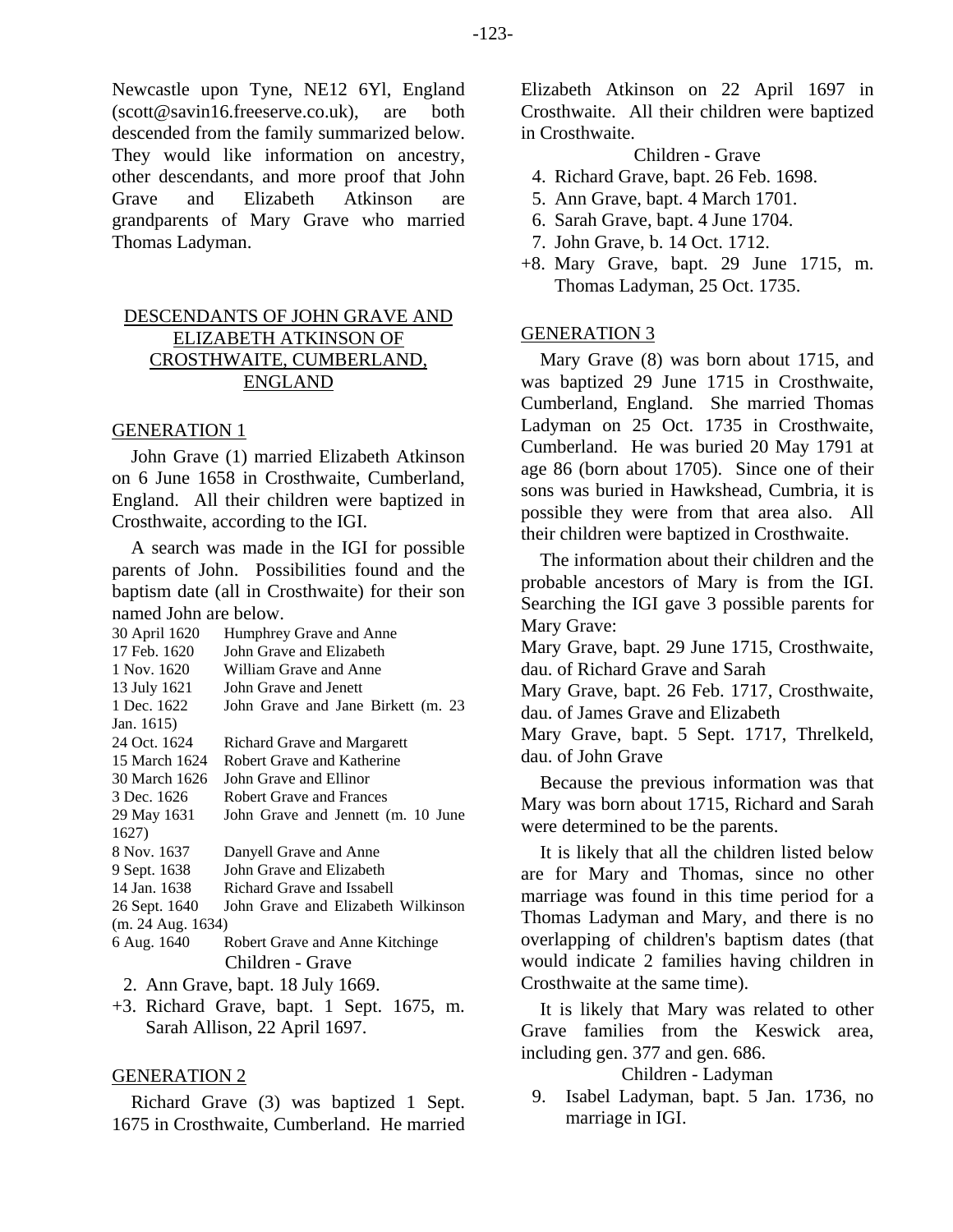- 10. Mary Ladyman, bapt. 5 Jan. 1736, no marriage in IGI. It is likely that Mary and Isabel were twins and died early.
- 11. Hannah Ladyman, bapt. 30 Nov. 1736, m. John Tyson, 5 Dec. 1762 (Crosthwaite).
- +12. John Ladyman, bapt. 1 March 1739, m.<br>Ann Walker, 18 April 1767.
	- Ann Walker, 18 April 1767. Children Norman 13. Daniel Ladyman, bapt. 23 Sept. 1741, no
- $+14.$  Joseph Ladyman, bapt. 23 Sept. 1741, m. Jane Wren, 28 March 1769.
	- 15. Thomas Ladyman, bapt. 25 Sept. 1743, no marriage in IGI. *NORTHERN GRAVES FAMILIES*
	- 16. Elizabeth Ladyman, bapt. 3 June 1746,
	- 17. Mary Ladyman, bapt. 6 Sept. 1748, no marriage in IGI.
	- 18. George Ladyman, bapt. 31 March 1751, no marriage in IGI.
	- 19. Thomas Ladyman, bapt. 22 Aug. 1753. This could be the one who m. Mary Wharton, 30 May 1797 in Crosthwaite.
- +20. Ann Ladyman, bapt. 28 March 1756, m. Samuel Norman, 19 May 1782.

John Ladyman (12) was baptized 1 March 1739 in Crosthwaite, Cumberland. He married Ann Walker on 18 April 1767 in Crosthwaite. All their children were baptized in Crosthwaite.

- 21. Mally Ladyman, bapt. 14 May 1769.
- 22. Ann Ladyman, bapt. 16 June 1771.
- 23. John Ladyman, bapt. 6 Oct. 1776. Sept. 1923. They lived in Caroli<br>Children Graves

 2. Aubrey Graves, d. 18 June 1927. Joseph Ladyman (14) was baptized 23 Sept. 1741 in Crosthwaite, Cumberland. He married Jane Wren on 28 March 1769 in Crosthwaite.

 24. Thomas Ladyman, bapt. 27 March 1770 (Crosthwaite).

Ann Ladyman (20) was baptized 28 March 1756 in Crosthwaite, Cumberland. She married Samuel Norman on 19 May 1782 in

Damer Ladyman, bapt. 25. Sept. 1741, 10<br>marriage in IGI. (Crosthwaite). (Crosthwaite).

Elizabeth Ladyman, bapt. 3 June 1/46,<br>no marriage in IGI. <br>Ave., Scottsdale. AZ 85257 (karmal Scottsdale. AZ 85257 @uswest.net), is descended from WILLIAM GRAVES and Betsey Holt of Skowhegan, Somerset Co., ME (gen. 826), via John  $D<sup>2</sup>$ . Graves m. Luana or Lucinda Holt, Reuel<sup>3</sup> Graves, b. 13 Dec. 1835. This family was discussed on p. 113, Oct. 1999 GFNL. She would like to learn more about her part of the family.

# *SOUTHERN GRAVES FAMILIES* GENERATION 4

Mr. Dale O'Connor, 10331 Green Creek Dr., Houston, TX 77070 (eissal@swbell.net), is descended from JACOB GRAVES of Caroline Co., VA (gen. 325), as discussed in the next paragraph. He would like to learn more. He is descended from Nora Graves.

Children - Ladyman<br>Ladyman Jacob Graves (1) married Mary Frances Dickerson. He died 2 Aug. 1889. She died 10 Sept. 1923. They lived in Caroline Co., VA.

- 
- 3. Annie Graves, m. ------ Samuels.
- 4. Nora Graves, m. Battle Whittaker.
- +5. Sadie Scott Graves, b. 26 Nov. 1882, m. Children - Ladyman James Franklin Howard, 14 Nov. 1900.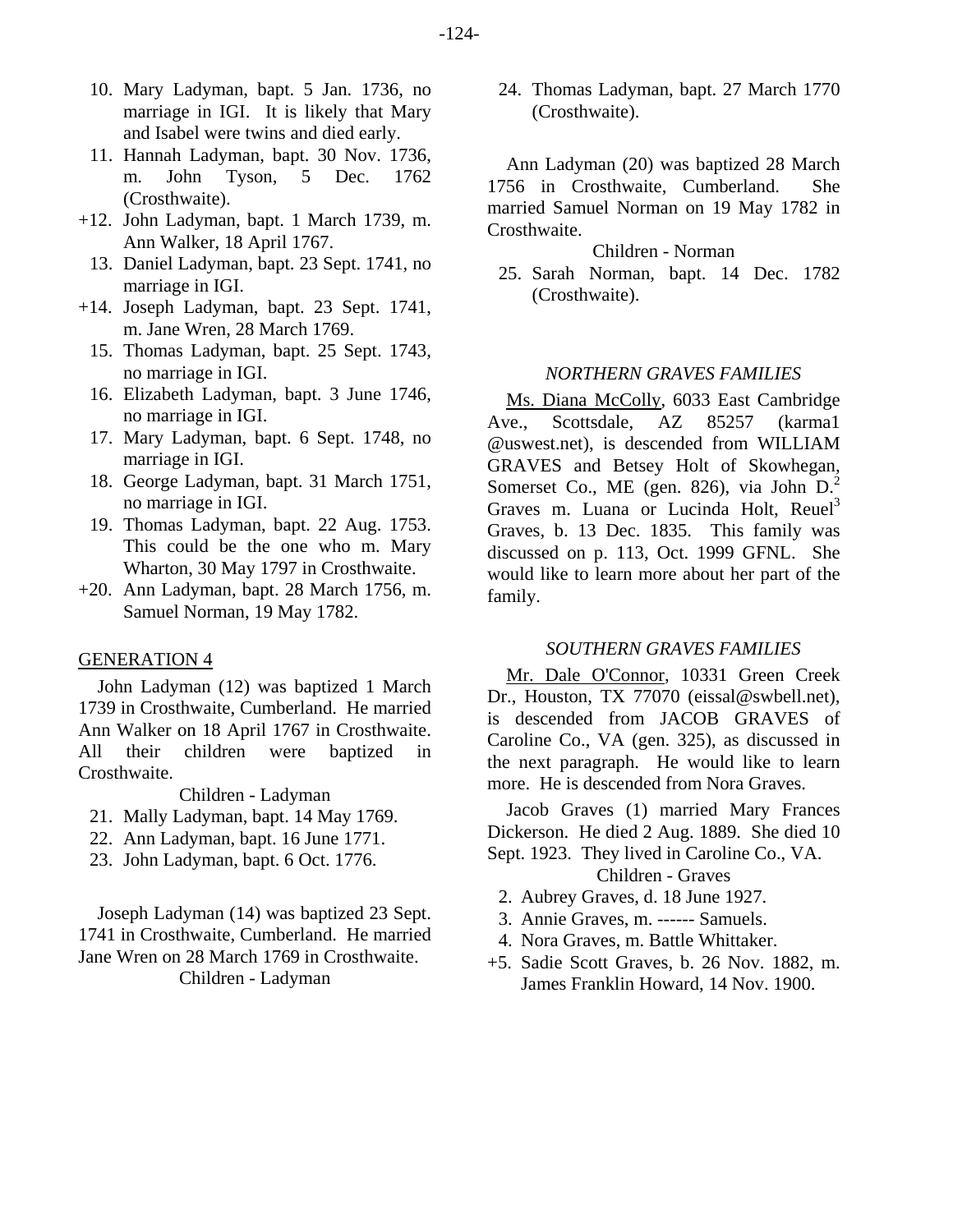The number following each name is the page number in the 1999 newsletter where the name is found. All names are indexed, not just those of Graves descendants. If a name appears more than once on a page, it will only be shown once in the index for that page.

Mary,60

Abbott, George,30 Abraham, Mary,29 Noah,29 Sarah,29 Acom, Jemima,76 Acton, Benjamin,29,33 Adams, Jane,77 Addleman, Margaret,33 Agard, Dorothy,7 Ailes, Stephen,30 Susanna,30 Ainsworth, Anna Belle,72 Annabel,72 Franklin Collins,72 Jeptha,72 Louisa,72 Albers, Juliet Smith,101 Alexander, Harriet,42 William Edmund,75 Allen, Emey,30 John,30 Julia A.,43 Mary Ann,54 Rebecca,32 Sarah,30 Thomas,54 William,30 Allgood, Kay,90 Allison, Mary Ann,63 Sarah,123 Ames, Phebe,91 Susie M.,22 William,48 Anderson, Alma,96 Mary Aramintha,83 Sherburne,81 Armistead, Euphan,78 Arnold, Ann,53 Brian,52 Eliza A.,59 Elizabeth,53 Ellen,53 Sarah,53 Thomas,53 Thomas Edward,53 Arscott, Bathsheba Morton,57 William,57 Aston, Mary Bettye,78 Atkinson, Elizabeth,123

Leah,31,33 Auchard, S. E.,43 Augusta, Margaret,32 Ault, Agnes M.,37 Ausmus, Mary,112 Rachel,112 Austin, Laurna,87 Stephen F.,79,80 Backus, Charlene,101 Bagby, Ann Elizabeth,66 Bagley, Mary Jane,17 Moor,17 Bailey, B.D.,6 Baird, James A.,51 Baker, Andrew,114 David F.,3 Eliza,104 Frances M. Pray,114 James,120 Karen R.,3 Karen R. Buffum-Knutson,98 Louisa,12 Mary Hannah,114 Sarah,57 Sophronia Graves,120 Baldyga, Susan,7,8 Baltimore, Lord,28 Bandy, Ophia,19,20 Ophie,19,20 Barber, Ann,28,29 Anne,29 Aquilla,29 Thomas,29 Barclay, Emma Graves,120 Heziah,38 John,120 Jonathan,38 Keziah,38 Barker, Bathshua,56 Joseph,56 Mary Herring,56 Barlow, Susan Catherine,34 Barnard, Margaret,70 Peggy,70 Barnes, Alexander,60 James Paul,7,8 Linda Marie,7,8 Lucy,60

James,33

Susan,60 Barnes-Millett, Jody Paul Michael,8 Barnett, Matilda,94 Barney, Flossie,40 Barrett, Deliah,16 Dilliah,16 Barry, Rona Graves,106 William,106 Barstow, Margaret,60 Bartlett, Ann P.,96 Arabella,78 Isabel,78 Isabella S.,119 Isabella Susan,96 William,96 Bassett, Daniel,33 Rebecca,30,31 William,31 Bates, Comfort,76 Battin, Rachel,31 Battle, Deborah,77 Bawgus, Alice Campbell,112 Dock Fredrick,112 Donna,101,112 Georgia Lee Howell,112 R. B.,112 Bawhus, Donna,112 Baxter, Evie Graves,111 William,111 Bayne, Eleanor,21 Beals, Emma Ann,39 Emza Ann,39 Beane, Nellie,71 Beard, Mary,61,110 Beaty, Laura,3 Beauchamp, Robert Brooks,121 Beazley, Martha,85 Beecher, Betsy R.,87 Beish, Angelia Z.,40 Belden, Hepzibah,76 Bell, Bobby Glen,86 Bobby Glenn,86 Janet M.,86 Martha Margaret,86 Willian Edgar,86 Benefield, John,65

Benefiels, Nancy Ann,65 Bennett, Lucy,60 Bentley, Martha,41 Berry, Brooks,83 Elizabeth,44 Bethel, Mary,34,40 Bezer, Sarah,28,29 William,28 Bibb, Almira,91 Eliza A.,91 Elizabeth A.,91 Richard S.,91 William Henry,91 Birkett, Jane,123 Bishop, Elizabeth,30,32 John,32 Black, Catherine,26 Blackburn, Annie Virginia Graves,118 James,118 Mary Ann,118 Blackman, Sue A.,16 Blackmon, Ada Adelia,19 Amanda J.,16 Sue A.,16 Blagburn, Alice,60 Robert,60 Robert G.,60 William,60 Blakeley, Ruth,126 Blanchflower, Frances,57 George,57 Mary,57 Blandand, Emmee,66 Bledsoe, Amanda,18 Betsy,63 David,63 Elizabeth,63 Judie,63 Blocker, Amanda,18 Betsy,18 Elizabeth,18 George,18 Bogard, Francis Marion,121 Boggs, Mary,41 Mary E.,41 Boggs, William,41 Bollard, Alice,104 Bond, Jane,42 Bonner, Jane,35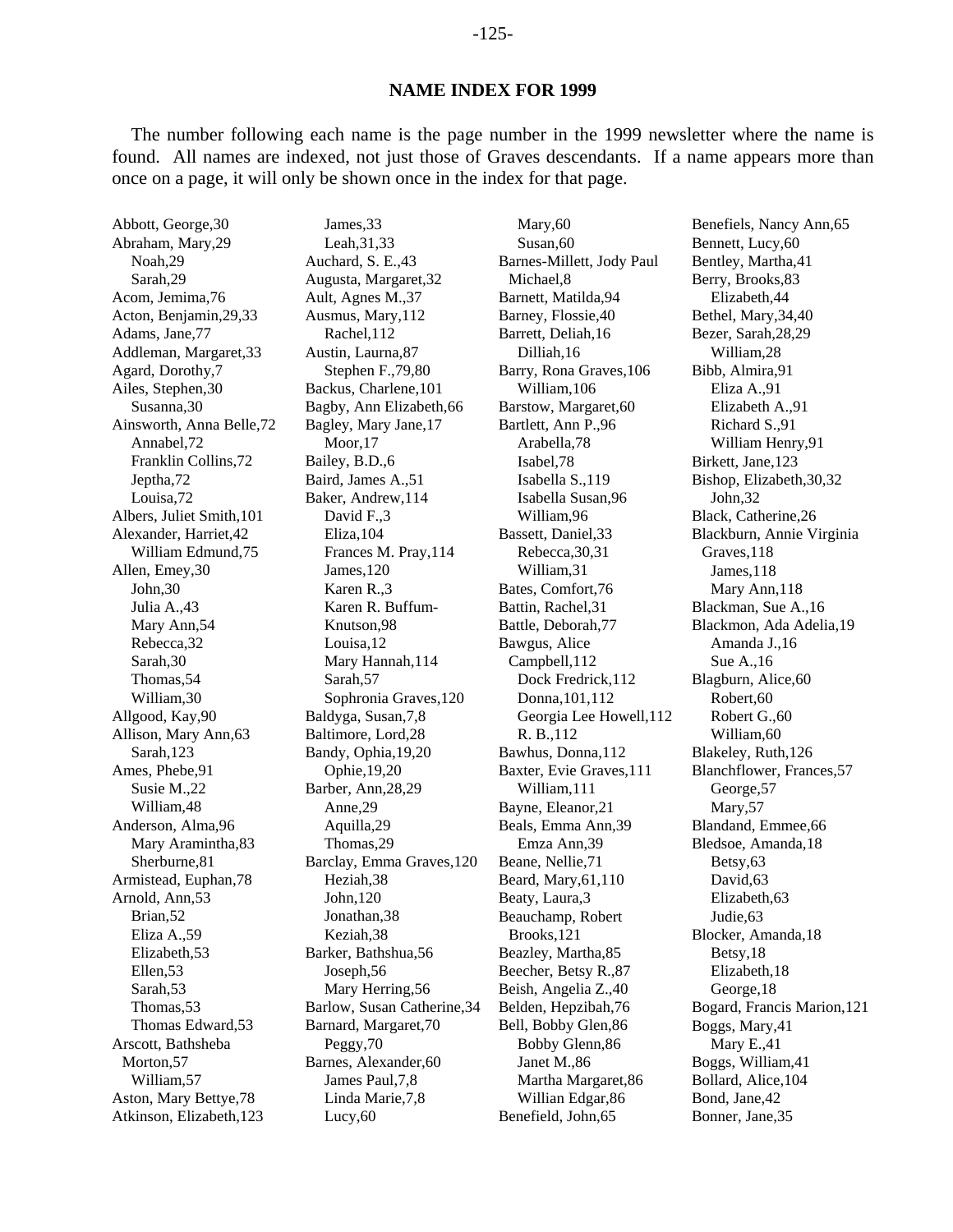Boon, Sarah Ann,94 Boothe, Heidi Dowell,120 Heidi Marie Dowell,120 John Robert,120 Border, Henry,44 Sarah,44 Bost, Edna,111 Boucher, Sarah,29 Bowen, Clementina G.,87 Frances,34 Bowles, E.W.,14 Lucy E.,13,14 Martha,14 Stephen,14 Bowman, Ann,52 Charles Albert,52 James Robert,52 James W.,52 Jamie Loren,52 Samuel,52 Bradley, Elizabeth,21,24 John,24 Bragan, Dorothy,7 Harold,7 Marjorie Joan,7 Brannen, Barbara J.,9 Branson, Almira,90 Benjamin Burden,90 George Washington,90 Isaac Newton,90 John,90 Martha,90 Sarah,90 Thomas,90 William,90 Breeding, Caroline J.,25 Brewer, Amos,32 Jane,32 Briggs, Eliza,83 Bristol, Bezaliel,59 Brock, George,38 Sarah,38 Brooks, Fannie,70,71 John,70 Margaret,70 Peggy,70 Brookshire, James,122 Margaret,72 Brothers, Lillian,8 Brown, Ann,76 Eliza Lawson,84 Ethel,37 George,96 Harriet,57 Jonnie,96 La Verne,96 Lydia Augusta,57 Nancy Frances,95

Sarah,70 Thomas Fisher,57 William,57 Broxson, Carole,9 Bruce, Nancy Lavinia,105 Brush, Mary,77 Buchanan, Albert James,104,106 Clara Adelaide Gertrude Graves,104,106 Elizabeth Annie,106 Joyce Doreen,106 Robert Austin,106 Buckler, Martha E.,14 Buckner, Alice,89 Helen,89 Lee,89 Madeline,89 Parthenia,88,89 Shadrack,89 Buffum-Knutson, Karen R.,3,98 Bullock, Susannah,54 Bunch, Mollie Ada,71 Burch, Elizabeth,11 Burgess, Charles O.,90 Daniel Webb,71 Modella,71 Burghill, Susannah,54 Burk, Tennie Graves,118 Burke, Della M.,69 Irene,69 John,69 John Clinton,68,69 Margaret,69 Ovie Lillian,69 Ruby,69 Ruby C.,69 Ruby Hortence,68 Tennie,68 Tinnie,68,69 William C.,69 William F.,69 Burnett, Mary Elizabeth,111 Burns, Londa,26 Burrell, Mary Hannah Baker Pooler,114 Rueben,114 Burroughs, Sallie,76 Burrows, Linda,3 Bush, Ruth Victoria,95 William Dennis,95 Bushman, Jeanette,14 Butler, Charles H.,60 Mary Ann,106 Mary Jane,43 Rebecca W.,60 William David,43

Buttall, Martha,29 Butterfield, Connie,116,117 Buxton, Mary,76 Byrant, Eunice,77 Calvert, Elizabeth,21 Leonard,22 William,21 Campbell, Alice,112 Ann,4 John,55 Manuel Hickman,112 Martha E. Thompson,112 Sally,68 Sarah,68 Sarah Graves,112 William,112 Campion, H. Clifford,29 Canaday, Hannah Wentworth,75 Cantrell, Millie Lou,71 Wiley Harrison,71 Carey, G. Rowland,34 Mercy,76 Pauline,34 Carlson, Genrty T.,25 Michelle A.,25 Walter Axel,25 Carpenter, Daniel,7 Jane,7 Kingsley B.,7 Marie,7 Mark,7 Carr, Alfred William,117 Elizabeth Mary Graves,117 Jane,63 Jean,63 Josehp O.,63 Joshiah,63 Carruthers, Jane,36 Carter, Ada,104,106 Carvin, Eliza Jane,39 Cary, Phebe,75 Casey, Albert E.,83 Cash, Barnett,120 Edithea,120 Robert Howard,120 Samuel G.,120 Sarah Tucker,120 Sphia W. Mountcastle,120 Tamasin Higginbotham,120 Caston, Gabriel,82 Jarrot,82 Mary Eliza Amanda,82 Caufield, Judy McGhee,101 Cauthon, Malisa Palestine,5

Mary Cordelia,3,5 Thomas,5 Chambers, Adam Black,117 Elizabeth Mary Graves,117 Jemima,9 Chance, Martha,82 Patsy,82 William,82 Chandler, Ann,30 Jacob,28 Jane,29,30,31 Martha,28 Mary Elizabeth,116 Sarah,29,30 Swithin,30 Chapin, Anna,76 Charter, Ann Jane,61 John Smith,61 Chase, Ann,29 Chauncey, Elihu,59 Cheek, John,85 Cheshire, Lucy,3 Chester, Vonda Joy,106 Cheyney, John,35 Mary,35 Tacy,35 Chiapetta, Pauline,19 Childress, Octavia,95 Childs, James,85 Jemima,85 Chiles, Henry,84 Susannah,84 Chilton, Mary,78 Christ, Kate,3,51 Christler, Mary Ann,42 Christmas, John,72 Mary,72 Rachel,72 Christy, Margaret,43 Churton, W.,64 Clair, Rachel,32 Clampett, Nathan,73 Nathan Arnett,78,80 Susannah,73,80 Clampiee, Susannah,78 Clampitt, Elizabeth,80 Eloise,79 Ezekiel,80 Francis Graves,79,81 Clampitt, James Graves,79 Mary Ann,80 Nathan,79 Nathan Arnett,80 Rebecca,81 Susannah,79,80 Clapp, David,86 Elizabeth,86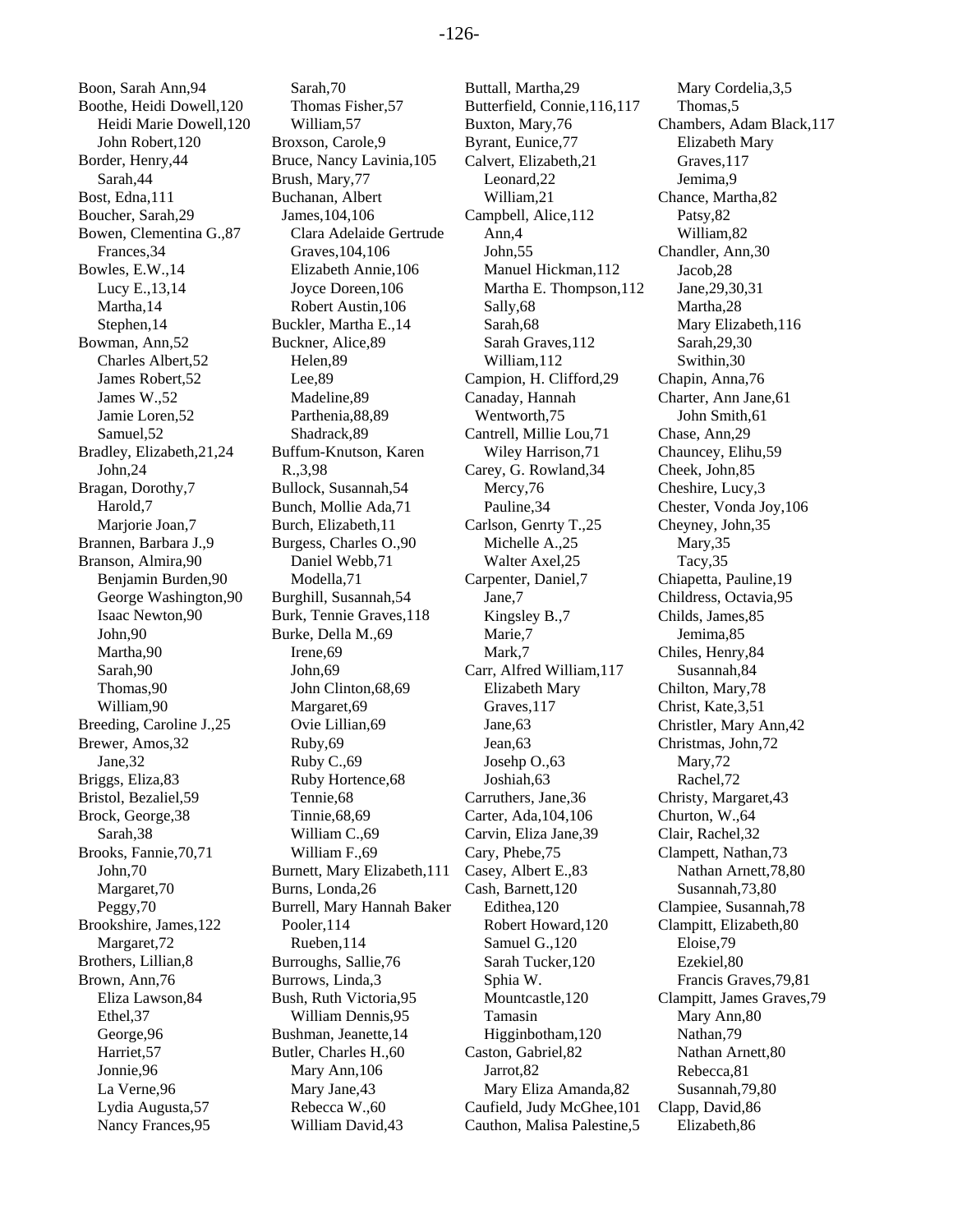Sarah,76 Sophia,86 Clarida, Henry,111 James Thomas,111 Mary Elizabeth Burnett,111 Samantha,111 Samantha Graves,111 Thomas,111 William Henry,111 Clark, Lydia,76 Rachel,32 Robert,32 Susan,113 Clarke, Elijah,81 Ellen Evangeline,105 Clay, Rhoda,100 Claypool, Jennetta,44 Cleveland, Mary,59 Cline, Zelia H.,3 Cobb, Alice May,114 Cochennour, Daniel,15 Harriet,15 Harriet Akline,15 Jacob May,15 Mary E<sub>.</sub>15 Cole, Theodora H.,3,11 William,96 Zeruiah,77 Coleman, Elizabeth,77 Frances,77,95,116 Frankey,77 George,85 Georgianna,89 Lenore,89 Mary,78 Robert,80 Simon,89 Thomas,85 Colley, Allice J.,91 Collins, Jacob,72 Louisa,72 Lucy,72 Mark,41 Collise, Lorna Graves,107 Phillip,107 Colvin, Kate,61 Comber, John,37 Comelias, Mary,3 Comer, John,37 Rebecca,32,36,37 Comstock, Hannah,78 Conover, John,35 Mary,35 Cook, Billy Bob,62 John L.,62 Louise Diane,62 Margaret,62

Melvina E.,62 Nelli Ruth,62 Sarah,63,83 William N.,62 Cooke, William,119 Cool, Sarah,28 Cooley, Hannah,77 William H.,91 Coolidge, Lydia,77 Coombes, Elizabeth S.,15 Coons, Edward,120 Laura Graves,120 Marilyn,7 Cooper, Martha,90 Copeland, Mary,73,75,76, 78,80,81 Robert,80 Corbell, Jo Ann,71 Cornell, Eliza,110 Cosart, Jacob,41 Cotes, Della,43 Cotten, Virlinda,22 William,22 Couse, Catherine,11 Coutu, Leo H.,3 Coverdale, Marlon,34 Coward, Josephine,111 Cowherd, Elizabeth,76,85 Cox, David B.,61,75 Elizabeth,41 Isaac,34,41 Martha,34,41 Nellie,71 Coy, Belany,87 Cozad, Elizabeth,44 Cozart, Elizabeth,41 Crafts, Abigail,77 Craghead, James,111 Mary C.,111 Crammond, Barbara Grave,107 David,107 Crane, Mary,6 Craven, Ann,29 Crawford, Lillian,96 Victor L.,96 Cribbins, Avis A.,75 Crippen, Polly,76 Crosby, Ruth,77 Cross, Ann,85 Joseph,85 Samuel,85 Crowshaw, Katharine,22 Crumpton, Margaret,18 Cummings, Susannah,78 Cunningham, Anna,42 Benjamin,41,42 Benjamin F.,42

Eliza,42 Isabella,42 John T.,42 Joseph M.,42 Margaret,41,42 Mary,3 Rachel,42 William,42 Curry, Joseph,43 Mary J.,42 Tirzah Felicia,43 Custis, Edwin,34 Frances,34 Cyr, Alice,8 Brett David,8 David,8 Donn Leigh,8 Krystle Leigh,8 Tina Marie,8 Dake, Hannah,76 Dallas, Mary Ann,80 Daniell, Ida Adelle,71 Daughtry, Joanna,9 Davenport, Ann,17,27,51, 66,96,119 Davidson, Elizabeth,90,91, 92,94 Rachel,42 Davis, Billie Jo,67 Elisha,112 Glitz,111 Jane Sharp,112 John,85 Lynn,111 Ralph Noris,67 Regina,1 Thomas,85 Tod,20 Dawe, Timothy J.,60 Dawson, Elizabeth,21,24,91 William,21,24 William H.,14 Day, Sidney Steadman,101 de Estaing, Count,81 Dean, Ann,71 Barbara,75 Betsal,115 Nathan,115 Rebecca,70 Ziporah,115 Deane, Martha,70 Rebecca,70 Sarah,70 Thomas,70 Dearden, Charles,52 Charles Elijah,52 Eva Almira,52 Hattie May,52

John Hirst Hitchen,52 Kathryn French,52 Sarah,52 William E.,52 Death, Daniel,8 Rosannah,8 Decker, Isabelle,73 DeCristofara, Ann Greaves,101 DeCristofaro, Ann,6,26 Ann E.,7 Richard N.,7 DeForest, Euphemia Ann,108 Delaney, Sarah,84 Delaport, Jana,19 Dennis, Mary,128 Denny, Henry,103 DeRiseis, Janet Elizabeth,51 Derry, Elizabeth,53 Dewey, Mary,77 Dicken, Isaac,84 Susannah,78,79,84,90, 91,94 Dickens, Susannah,79 Dickerson, Chester T.,34 Mary Frances,124 Virginia,34 Dickie, Ann,85 Dickinson, Irene,77 Dieckman, Clara Margaret,47 Dillard, Cristy E.,51 Dillon, Sarah,82 Dimock, Wilda Marie,7 Dispenza, Marguerite Elizabeth,120 Diviney, Charlotte,117 James,117 Jenkins,117 John,117 Rachael,117 Dixon, Martha,30,31,32,44 Dockery, Julia Arrena,117 Douglas, Mary Ann,3 Rebecca,46 Dowd, Conner,32 Hannah,32 Mary,30 Dowdell, Sheila,8 Dowell, Elsie Grace Higginbotham,120 Forest Ostin,120 Heidi,120 Heidi Marie,120 Heighter Duval,120 Jimmy E.,100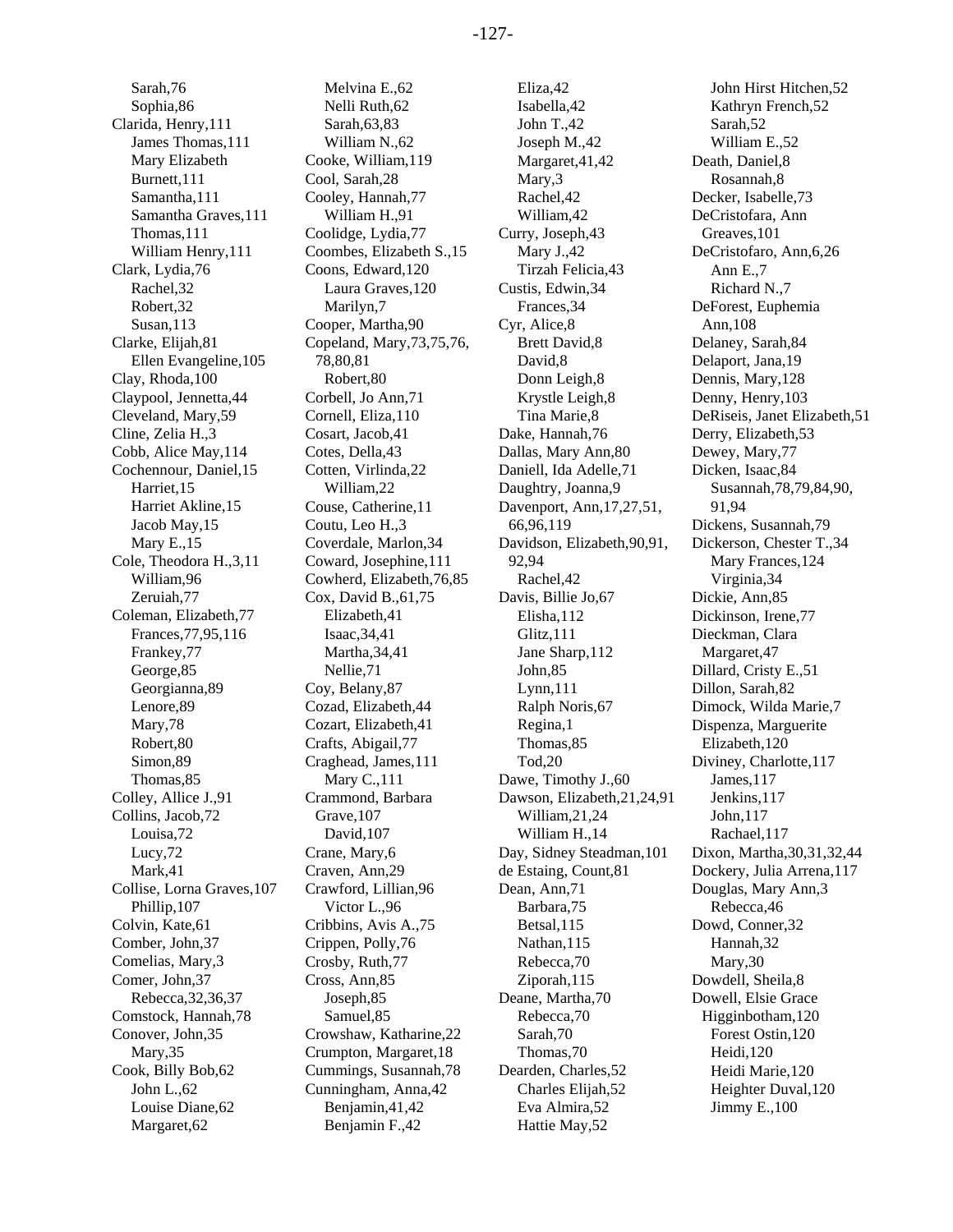Marguerite Elizabeth ,120 Ruby Alice,17 Thomas Arthur,17 Downs, Ann,46 Elizabeth,46 Samuel,46 Doyne, Mary,21 Robert,21 Driediger, Esther M.,86 Driggs, Elizabeth,77 Druck, Emma Lorene,108 Drury, Jane,13 Dubach, Roger G.,75 Dubose, James,65 Mary,65 Mary Elizabeth,65 Nancy Ann,65 Dudley, James,116 Polly,116,117 Temperance,76 Duffee, Nancy Ann,93 Dugan, Lydia,36,39 Dunkley, Harriet,57 William,57 Dunmore, Edna,89,90 Herbert,90 Kathereen,90 Dunn, James B.,118 Lula Graves,118 Dunstone, Alfred,106 Annie Frances Graves,106 DuPont, E.J.,30 Pierre,30 Durham, James,111 Lydia Gillespie,111 Mary Ann,111 Polly,111 Durr, Eliza Ann,84 Michael,84 Dussard, Bathsheba,57 Bathsheba Morton,57 Bathshua,56,57 Charles,56,57 Frances Ann,57 Harriet,57 James,57 Lydia Augusta,57 Mary Johanna,57 Milborough Earnshaw,57 Dwight, Eunice,77 Dwyer, Mary Ann,104,106 Mary Ann Butler,106 Peter James,106 Dyer, Samuel,93 Eads, Delphia,120

Earnshaw, Milborough Graves,56 Samuel,56 Sarah,56 Eastick, Ann Maria,58 Anna Maria,57 Celina,58 Charles Ambrose,58 Ebenezer,57 Elijah,57,58 Eliza,57 Elizabeth Frances,58 Frances,57,58 Frances Sewells,58 Jabez,57 Jane Bishop,57 Jemima,57,58 John,57 Lorina Ann,58 Maria Celina,58 Mary Ann,57 Matilda,58 Sarah Maria,57 Thomas,57 William,57 Eaton, D. C.,48 Jo Neva,26 Lily,67 Nathaniel,48 Richard,48 Samuel,48 Theophilus,48 Eaves, Amanda,100 Eddins, Benjamin,80 Elizabeth,76 Mary Ann,80 Edson, Mehitable,77 Edwards, Clement,106 Lorna M. Grossman,106 Efland, Peter,86 Sarah,86,112 Eldridge, Marilyn,51 Ellico, Jason,88 Melissa K.,88 Elliot, Elizabeth,80 Ellis, John,82 Nancy,95 Olive,82 Olivia,81,82 Steven,82 Yvonne Lesley,105 Elsten, Bonnie Pooler,114 Emerick, Julia A.,43 England, Sarah,86 Ennis, Frances,34 Ephland, Elizabeth,69 Sarah,76,86 Ephlin, Sarah,86

Eplan, Elizabeth,69 Epland, Elizabeth,69 Ernst, Sarah E.,20 Erskine, Margaret,56 Evans, James,85 Fadenrecht, Arthur,49 Arthur H.,75 Doris May,49 Falvey, Margaret,5 Farnham, Roxie,77 Farrington, Sara,76 Fay, Rhoda,76 Fendall, Josias,23 Fenton, David R.,3 Emma,110 Ferguson, Mary,107 Nellie Ruth,62 Ferrel, Ruth,112 Ferrell, Mary,95 Sarah A.,112 Ferris, Margaret,66 Vernetta Amanda,66 Wilborne,66 Field, Thankful,76 Fielding, Jane,94 Fietch, Jane,60 Fincher, Hannah,72 Fisher, Emma,18 Houston,18 Sarah Jane,18 Fisk, Eunice,47 FitzRandolph, Alexander M.,43 Ann,43 Clarissa,43 Elizabeth Ann,43 Job,42,43 Joseph Vance,43 Margaret,43 Mary Ann,43 Nancy Jane,43 Nathaniel D.,43 Rebecca,43 Rosy Ann,43 S. E.,43 Sarah,42,43 Sarah M.,43 Squire John,43 William Jackson,43 Fleck, Judith Ann,15 Julia,15 Fleckner, Durham,52 Elizabeth,53 Ellen,53 John Graves,53 Mary Elizabeth,52 Sarah,52 William,53

Flecknor, Elizabeth,53 Ellen,53 John Graves,53 Lucy,53 Martha,53 Mary Ann,53 William,53 Fleetwood, Green,64 John,64 Mary,64,64 Fleischacker, Betty,68,69 Fleming, Reed,20 Fly, Frances M.,93 Fodor, Margaret,62 Fondville, Charles D.,93 Fonville, Charles D.,92 Foreman, Fred,109 Gertrude Graves,109 Forrest, Doreen,106 Doris O'Donnell,106 Fanny Short,106 Florence Emma,104 Folorence Emma,106 Gwendoline M. Smith,106 Herbert G.,106 **Herbert** Gauntlett,104,106 Hubert H.,106 James,106 Mary Annie Graves,104,106 Myrtle,13 Fowler, Danny,69 Gaye,69 Francis, Emily Jane,42 Robert,42 Franco, Concetta,107 Franklin, Hannah,113,114 Fray, Joseph,56 Mary Graves,56 Freeman, Anna Sharp,112 Celia,86,112 John,112 Freeman Joyce Elizabeth,32 Selia,112 Fresco, Margaret K.,13 Frew, Rosy Ann,43 Fritz, Mary Elizabeth,19 Fry, Hannah,44 Isaac,44 Lucreatia,44 Fulkerson, John I.,14 Margaret,14 Mary,14 Polly,14 Fuller, Cynthia,115 Futcher, Charles,34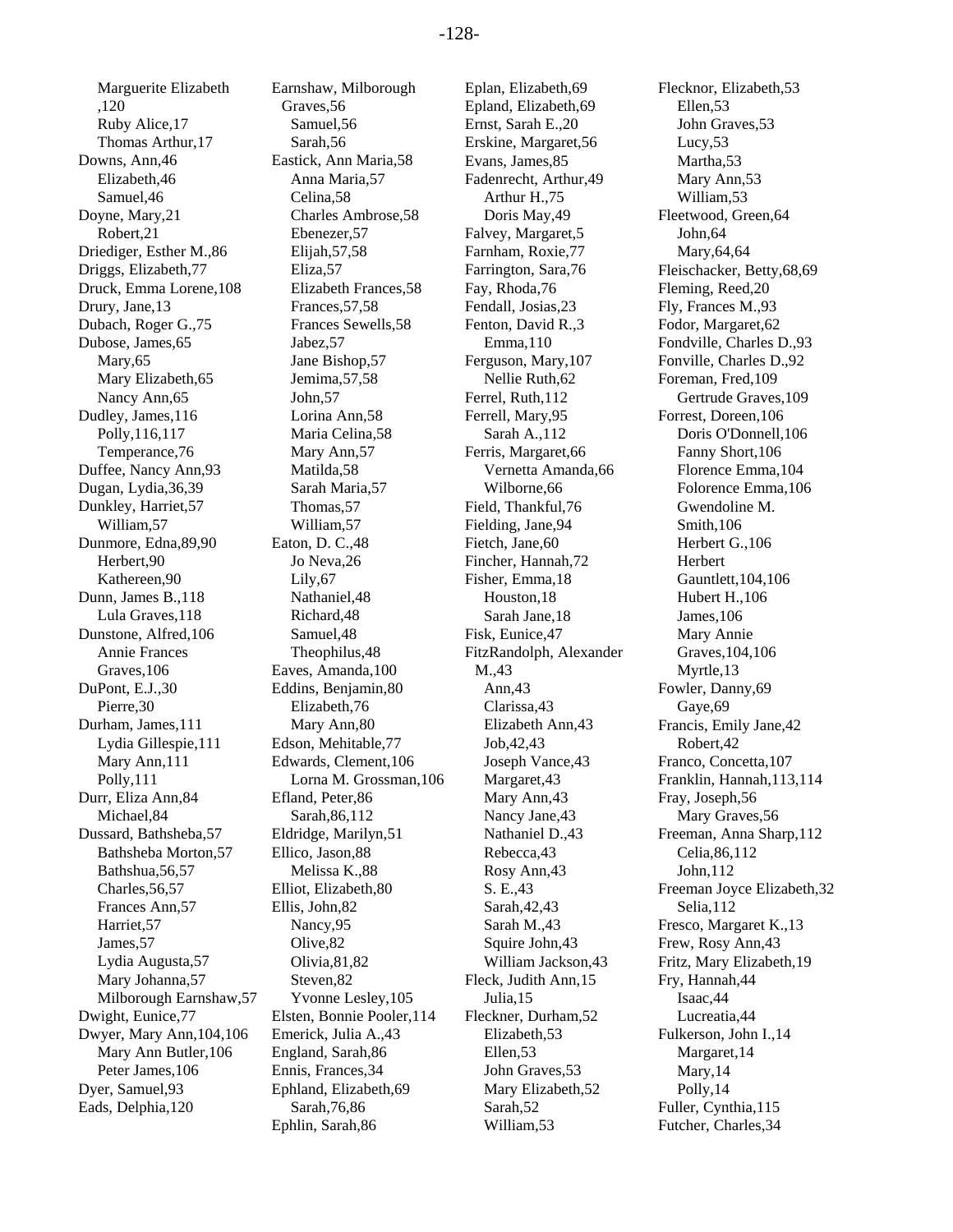Frances,34 Gafford, Margaret,51 Gamble, Allen E.,100 Janis,100 Gamons, John,64 Garetson, Hannah,38 Harriet,38 Mitchel,38 Garland, Benjamin Franklin,113,114 Miriam Townsend,113, 114 Garnett, John,85 Mary,85 Garrison, Hannah,38 Harriet,38 Mitchel,38 Garves, Catherine Priscilla,106 Gaston, Dorcas,42 William,42 Gates, Charles Henry,105 Ellen Malley,105 G.,105 John,105 Nora Ellen,105 Gehres, Adam,44 Rachel,44 Geisinger, Amanda E.,4 George, Kathleen Graves,107 Ray,107 Gherardi, Charlotte,68 Gibbs, Daniel,112 Sallie Graves,112 Sarah Graves,112 Giller, Martha,77 Gillespie, Lydia,111 Mary Jane,103 Gilmore, Mary,60 Gilpin, Rachel,30 Girdier, Isabelle,21,24 John,21,24 Girdler, Isabelle,21,24 John,21,24 Glass, Mary Martha,20 Glassco, Lawrence A.,23 Glasscock, John,23 Sarah,20 Sarah Stone,23 Thomas,20 Godin, Barbara A.,2 Godley, Anne,81 Goetz, Martha Cecil Graves,97 Gonge, William,93 Gooch, William,93 Gooding, Mary,77

Goodley, Nancy,81 Goodman, Elizabeth Eleanora,95 Goodrich, Georgianna,89 Goodwin, Aaron,39 Betty,95 Elizabeth Eleanora,95 Lloyd King,95 Lydia,39 Mary,95 Mary Jane,95 Mary Lucretia,13 Gordon, Cyrena Fisher,93 David William,93 Mary Ann,93 Mary Ann H.,93 Samuel,93 Sarah Frances,93 Gould, George William,115 Hannah Tufts,115 Janice,115 Lucy T.,115 Gracen, Carolina Isabella,9 Elizabeth,9 Thomas Jaudon,9 Graff, J. S.,86 Johann Sebastain,101,112 Johann Sebastian,1,62,75,86 Sarah,86 Sebastain,86 Graham, Loyal,25 Grant, Annie Graves,108 Reuben,108 Grave, Ann,123 Betty,35 Danyell,123 David,35 Enos,35,36 Hannah,35 Humphrey,123 James,123 Jean,30,31 Jesse,35 John,122,123 Jonathan,35 Joseph,33 Kersey,36 Leah,33 Martha Dingy,33 Mary,123 Rebecca,36 Richard,123 Robert,123 Sarah,35,123 Susanna,35 Thomas,27 William,123

Graves, A. A.,110 A. L.,47 Aaron,18,75,96 Aaron S.,96 Abby Jane,115 Abigail,76,77 Abigail Diana,47 Abner,11,75 Abraham,62 Ada Adelia,19 Ada Carter,104,106 Ada Estelle Williams,118 Ada Hart,19 Adaline,18,39,88 Adaline Susan,93 Addison,73 Adeline,26,47,87,89 Adella Eleanor Sasser, 109 Adrian John,105 Agnes,35 Agnes A.,91 Albert L.,20 Alex,36,37,70 Alexander,32,36 Alexander Moab,36 Alfred,5,103 Alfred B.,82,83 Alfred Henry,107 Alice,60,67,75 Alice A.,112 Alice Ethel Isabel,104 Alice M. Sanders,110 Alison,18 Allen,10,38,75 Allen James,10 Alley,18 Allice J.,91 Allice M.,13 Almira,91 Alonzo,58,59 Alonzo Henry,58 Alonzo Lewis,12,47 Alphonse,16 Alphouse,16 Alvis,62 Alzina,9,10 Amanda,18,60,111 Amanda E.,4 Amanda Eaves,100 Amanda M.,73 Amasa,75 Amberous Merritt,69 Ambrose Dudley,116,117 Amelia,38,120 Aminda,18 Amos,11,75 Amy,108,109

Anabel,25 Andrea,74 Andrew,68,74,93,117 Andrew Eaton,68 Andrew F.,73 Andrew I.,93 Andrew J.,93 Angeline,18 Angie,83 Ann,4,5,17,28,29,30,31, 32,33,39,48,51,52,53,54, 55,56,66,71,72,76,77,81, 84,85,86,92,94,101,122 Ann B.,110 Ann Davenport,119 Ann Elizabeth,11,66 Ann Herring,56 Ann Mills,66 Ann Mills Perry,120 Ann P. Pettus,119 Ann Pettus,96,120 Anna,11,32,61,76,77,92 Anna Augusta,59 Anna C. Harrison,119 Anna I.,26 Anna Jane,61 Anna Maria,57 Anna R.,20,34,39,101 Annabel,120 Annas P.,110 Anne,54,72 Anne Gregg,103 Anne Reynolds,120 Annie,5,108,120,124 Annie Adonis Power,117, 118 Annie Frances,106 Annie Mills,66 Annie Othelia,69 Graves, Annie Virginia,118 Ansel,76 Anthony,63 Ara Elizabeth,69 Arabella,78 Aramiah,36,38 Archer,13 Arey,38 Arie,118 Arminta,119 Artemas,115 Artemus,115 Ary,38 Asa,76,87 Asa W.,115 Atha Jane,20 Aubrey,72,124 Audrey,108 Augusta,96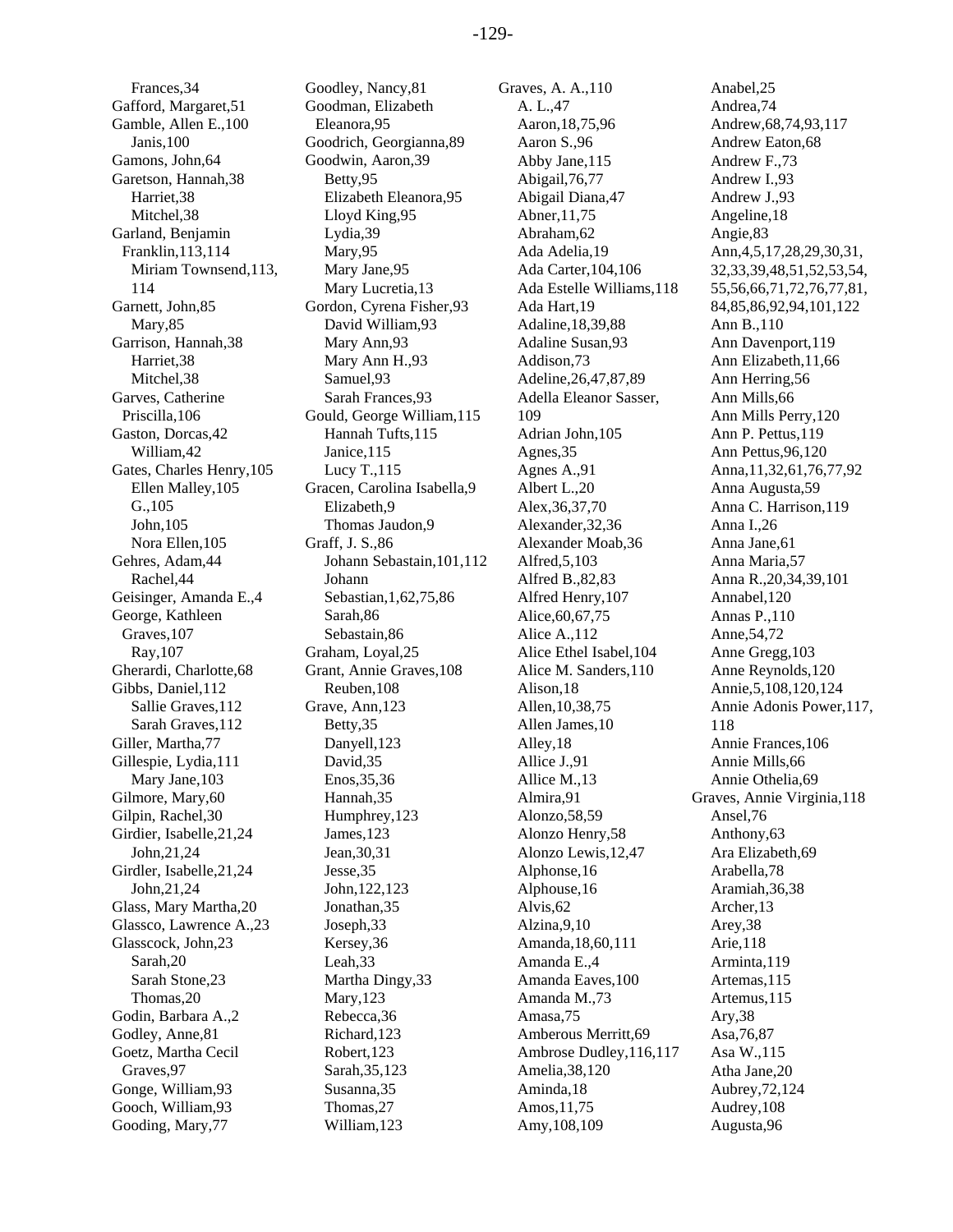Augusta J.,96 Austin,102,103,104,105, 106 B. F.,116 B. Leon,1 Bachelor,100 Barbara,6,32,107,112 Barbara A.,25 Barney,87 Bartlett,100,120 Bartlett Lane,119,120 Bartlett O.,119 Bathsheba,57 Bathshua,55,56,57 Bathshua U.,56 Bela,76 Bella,12 Belle,3 Benjamin,51,61,62,76, 78,79,82,83,84,109 Benjamin C.,35 Benjamin Dudley,116 Benjamin Franklin,65,116,117 Benjamin Walter,121 Bernard,20 Bertel Floyd,108 Bertha,108 Bertha Dunlop,120 Bertha Lourine,5 Berty R.,16 Bessie,88 Betsal Dean,115 Betsey,47,58,59,113,115 Betsey E.,113,114 Betsey Holt,113 Betst Dean,115 Betsy,18,108 Betsy Dean,116 Betsy R.,87 Bettie,16,77 Betty,16,35,85 Beulah,62,76 Beulah Chapman Locke,108 Bill,117 Billie Jo,67 Bishop Marvin,64 Blanche,40 Bob,16 Boston,76,86,112 Boyd E.,64 Bruce Wayne,51 Bud,74 Burr R.,51 Byron,120 Calvin,89 Carl,16

Carmen Iris,40 Carol,73 Caroline,12,37,38,47,76, 115 Carrie,5 Cassandra,94 Cassius Eugene,47 Caswell Thomas,120 Catherine,11,16,26,36, 53,54,61,63,68,76,81,83, 86,91,111,112 Catherine A. Osborn,119 Catherine Priscilla,104 Celeste,116 Celestia,46 Celestine,20 Celia Ann,78 Chancey,40,87 Charity,63 Charles,15,16,55,56,60, 61,69 Charles A.,47 Charles Andrew,108 Charles B.,60 Charles Barstow,60 Charles C.,68 Charles Coakley,67,68 Charles Collins,19 Charles E.,61 Charles Edward,67 Charles Edwin,61 Charles F.,5,13,14 Charles Henry,63,108 Charles Herring,56 Charles L.,100 Charles Lindsay,118 Charles M.,16 Charles Washington Lee,20 Charles Wayne,19 Charley,65 Charley W.,112 Charlie,65 Charlotte,54,68 Charlotte Taylor,68 Chauncey,76 Chester,65 Christina,51 Clara,46,120 Clara Adelaide Gertrude,104,106 Clara Celestia,46 Clara Ella,113 Clara Margaret,47 Clara P.,16 Clarence,17,89,118 Clarence Albert,10 Clarence Harold,19

Clarinda,47 Clarissa,77,119 Clarissa Owens,11 Claud,47 Claude,26,87 Clementina G.,87 Cletis P.,64 Clifford Milton,66 Clifton Wood,91 Clinch John,62 Clyde,19 Coakley,68 Comfort,76 Constance,53 Constant,75,76 Cora,46 Cora Edith,35 Corina,68 Cornelia J.,16 Cotton,58,76 Cynthia Fuller,115 Cynthia Irena,12 Cyrus,87 Cyrus Benjamin,87 D.E.,14 Dale,40 Dale E.,61 Dallas Franklin,109 Daniel,57,64,76,82,86, 107 Daniel E.,13 Daniel Eccleston,13,14 Daniel Ecleston,14 Daniel James,108 Daniel Woodfin,11 Darius,76 David,3,26,31,76,86,87, 112,117 David Allen,3 David S.,67,68 Davis,35 Deborah,77 Deborah A.,75 Delila Hawthorne,17 Delphia Eads,120 Dexter,47 Diane,10 Dianne,4 Dick,109 Ditchler,120 Ditzler,120 Doctor,70 Dollie Agnes,69 Dolly Lorana,12 Donald A.,10 Donald Max,51,67 Dora,110 Doreen Emily Sara,104

Dorothy,68,109 Dorothy Amanda,66 Dorothy Ann,97 Dorothy Eugenia,47 Dorsey,20 Douglas,108 Dovie,120 Earl Thomas,40 Earl William,3 Earnest,10 Easter,77 Ebenezer,76 Eddie Williams,117,118 Edgar W.,110 Edith,10,33,89,94 Edith Jane,110 Edith June,90,92,94 Edith M.,111 Edith Myrtle,40 Edmund,76 Edmund Stanley,106 Edna,16,17 Edward,6,60,85,90,91 Edward Charles,68 Edward E.,40,105 Edward Everett,40 Edward H.,19 Edward J.,34 Edward Jentry,20 Edward Melton,69 Edward Thomas,6 Edwin,11,87 Edwin Philander,86,87 Eileen,106 Eleanor,36,38,84 Graves, Eleanor Peacock,13 Eleanora S.,91 Eli,33,44,62,63,84 Elias,59,63,76 Elias Cleveland,59 Elihu,76 Elijah,47,70,76,101 Elijah J.,19 Elijah Wooten,14 Eliphalet,76 Eliza,58,59,83,84 Eliza A,59 Eliza A.,91,109,112,113 Eliza Ann,84 Eliza Austina,105 Eliza Bowen,115 Eliza Jane,39,70 Eliza Lawson,84 Elizabeth,3,4,5,14,16,18, 20,26,30,31,32,33,34,35, 38,39,47,49,51,53,54,58, 59,60,63,65,68,69,70,71, 72,76,77,81,84,85,86,87,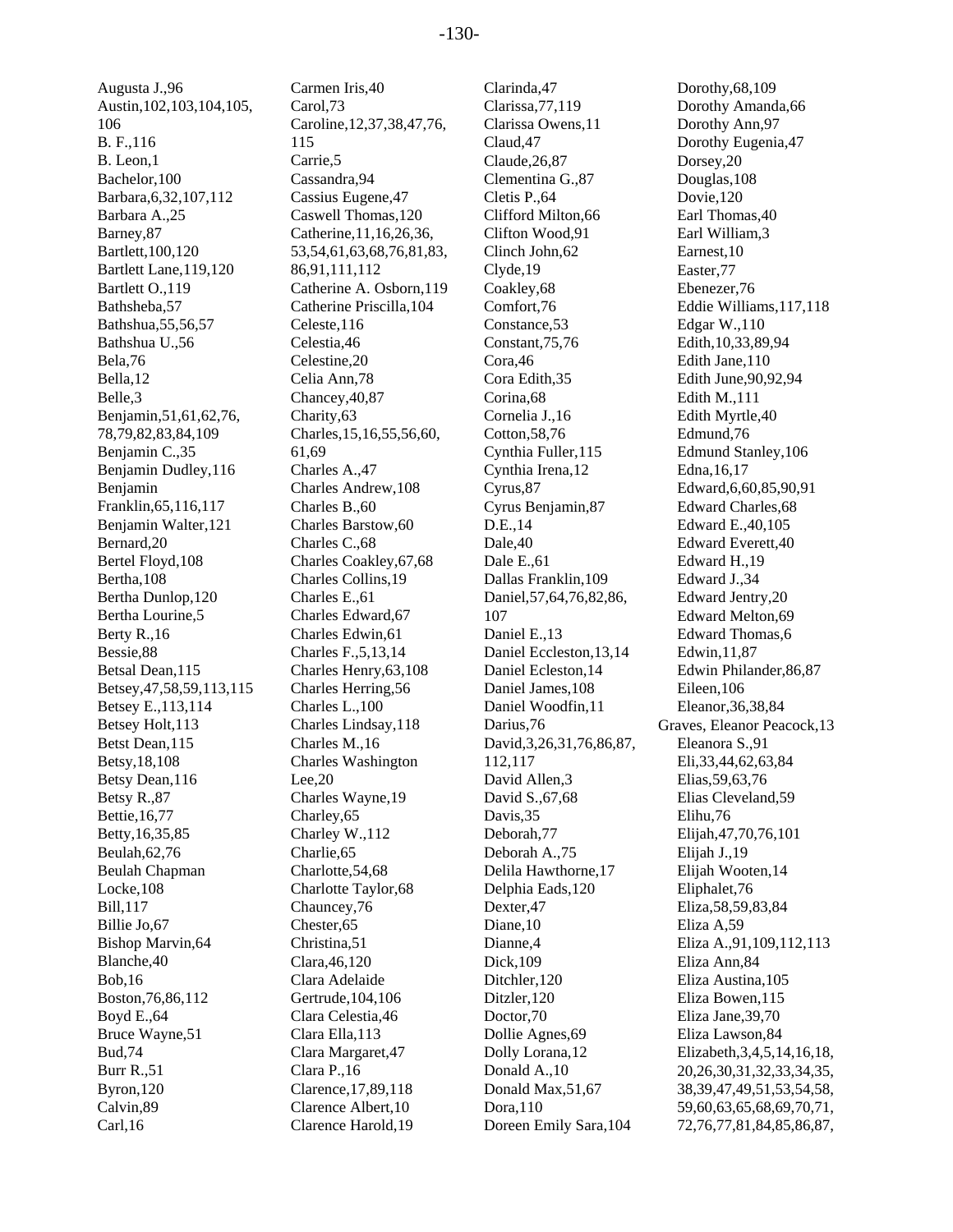88,90,91,92,94,100,108, 112,119 Elizabeth A.,91 Elizabeth Ann,86 Elizabeth Burch,11 Elizabeth D.,34 Elizabeth H.,91 Elizabeth Haskins,20 Elizabeth Jane,35 Elizabeth Kavanagh,103,104 Elizabeth Leathers,119 Elizabeth Mary,117 Elizabeth McCabe,103,104,105 Elizabeth N.,67 Elizabeth O.,83 Elizabeth S.,6,15 Elizabeth Schreck,101 Elizabeth Sharp,112 Elizabeth Williams,101 Ella,5 Ella May,20 Ellen,96 Ellen E. Shiels,105 Ellen Evangeline Shiels, 103,105 Ellen Gertrude,105 Ellen J.,112 Elsie,34 Elyrina,47 Emalia,70 Emaline,87 Emey,30,32 Emily,68,88 Emily J. Stretch,109 Emily P.,88 Emma,13,18,35,61,75, 108,120 Emma Fenton,110 Emma Lorene Druck,108 Emma Warden,110 Emma Warren,110 Emmee,66 Emmett McCoy,71 Enoch,107,108 Enos,3,33,35 Erma Lee,64 Essie Lee,66 Essie Sylvania,69 Estelle,88,89 Esther,34,60,78 Ethel,89 Ethel Eugene,69 Ethel Pauline,14 Ethelyn,120 Etta F. Lindley,109 Eula,66

Eunice,47,77 Euphan,78 Euphemia Ann DeForest,108 Eupherme A.,110 Euphoma,110 Euphoma A.,110 Eva Cecilis,104 Eva L.,40 Evelyn,5 Evelyn Ruth,19 Everet,110 Evie,111 Experience,77 Ezekiel,76 F.,70 F.O.,13 Fanney,66 Fannie,16,47,70 Fanny,47,65 Ferdinand F.,13 Finely,89 Finley Jackson,19 Florence Emma Forest,106 Florence Emma Forrest,104 Florence Lynch,6 Floyd Gilbert,40 Forrest,13 Frances,20,25,25,34,54, 65,77,95,116 Frances Ann,56,57 Frances Coleman,116 Frances Lane,119 Frances M.,93 Frances May,20 Francis,3,4,62,75,76,78, 79,80,81,82,83,84,85,90, 93,120 Francis A.,73 Francis Alan,73 Francis Austin,104,107 Francis F.,13,14 Francis H.,117 Francis P.,66 Frank,118,120 Frank Barstow,60 Frank Bosto,60 Frank J.,114 Frankey,77 Franklin Bartlett,120 Franklin P.,20 Fred Clarence,40 Frederick,51 Frederick Charles,106 Frederick Peter,104 G. Martial,110

Gabriel,5 General Jackson,71 Geoff,5,6 George,25,36,38,51,55, 59,60,74,75,86,101,102, 103,104,105,107 George E.,45,74,87 George Edward,26,45 George Edwin,108 George Frederick,104 George H.,14 George Henry,55 George M.,91 George P.,113 George Rufus,66 George W.,3,5,36,38, 109,110,115 George Washington,20, 69,109 Georgie Bell,71 Gerald D.,1 Gerald David,4 Geraldine Nancy,98 Gertrude,51,109 Gideon,76 Gilbert,76 Gilliam,17,18 Gillum,17,18,72 Gladys,88 Gladys M.,40 Glendola,109 Glenn,64 Gloria Jean,89 Goldie P.,87 Grace,55,66 Greenberry,18 Grover,16 Hallie,108 Hallie Ollie Woodard,118 Hannah,2,30,32,35,38, 62,72,76,77,78,103,105, 110 Hannah Corintha,127 Hannah Franklin,113, 114 Hannah Jeffry,108 Hannah Warner,110 Hannah Warren,110 Hannah Wentworth,75 Hardis,70 Harmon Benjamin,118 Harmon C.,117 Harold,20 Harriet,11,38 Harriet A.,67 Harriet Hart,107,108 Harriet Matilda,61 Harriett F. White,113

Harry,105 Harry Sylvester,26 Harry Weston,74 Hattie,10 Hawes,20,93 Hazelton,107,108 Heisikiah,108 Helen,19,54,55 Henrietta,20,83 Henry,3,55,56,58,62,67, 76,86,87 Henry Austin,105 Henry Bartlett,119,120 Henry Franklin,113,114 Henry G.,34 Henry J.,87 Henry K.,67 Henry L.,66 Henry Laurence,105 Henry Marcene,113,114 Henry Marcine,114 Henry Thomas,47 Henry Vincent,106 Henry White,72 Hepzibah,76 Herschel,65 Hertes,89 Hezakiah,107,108 Heziah,37,38 Homer Forest,40 Honor,87 Graves, Honorah,87 Hubbard,58,59 Hudson,93 Hudson C.,93 Hulan,118 Hulda,59,120 Hulda H.,59 Huldah,76,77 Humphrey,83 Ida Jane,105 Ida Josephine,20 Idella Eleanor Sasser,109 Increase,87 Indiana J.,67 Ira,20,62,75 Irby Boyd,64 Irene,77,89 Isaac,30,32,33,76,85 Isabel,63,67,78 Isabel Elizabeth,67 Isabella S. Bartlett,119 Isabella Susan,96 Isabella Turner,56 Isabelle,73 Isachar,115 Isaiah L.,47 Isla May,105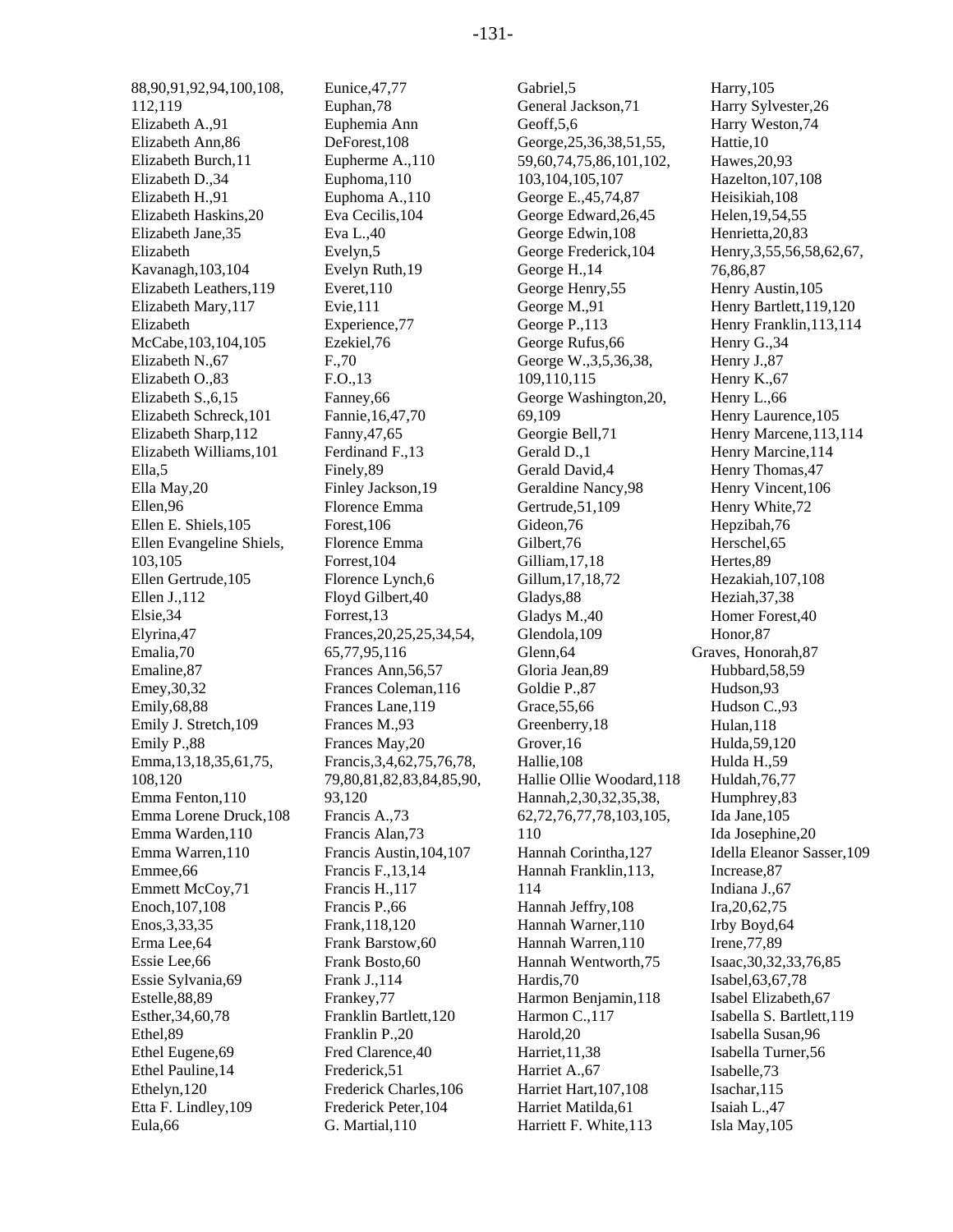Israel,76 Issachar,76 Iva May,118 Ival Marie,41 Ivey,118 J. D. C.,117 J. E.,69 J. J.,82,83 J. P. Rufus,66 J.C.,16 J.S.H.,6 Jack,19,74,105 Jacob,26,31,33,35,62,63, 115,117,124 James,3,4,5,10,11,16,33, 37,54,62,63,64,65,66,70, 73,75,76,78,79,80,81,82, 93,94,100,103,104,105, 107,110,111,112,116,117 James A.,25 James Allen,10 James B.,75 James C.,16 James Carrol,111 James Carroll,118 James D.,59 James D. C.,116 James David,111 James Dudley,116,117 James Dudley Chandler,116 James Dugan,39 James Emery,108 James Henry,103,105 James J.,14,82,83 James K.,87 James M.,115 James Otho,66,120 James Perry,65,66 James R.,20 James Stillman,12 James V.,3,100 James W.,116,121 Jane,18,29,30,30,31,32, 35,36,60,77,83,86,91,94, 105 Jane Hudson,102 Jane Maguffey,120 Janie,88,89 Jason,74 Jean,74 Jeannette,14 Jedediah,76 Jefferson N.,1,3 Jeffrey,69 Jeffrey Edward,69 Jemima,76,77,85 Jereman,87

Jeremiah,76 Jeri,98 Jess,108 Jesse,9,10,14,34,35,37, 70,76,87,118 Jesse Cox,111 Jesse S.,18 Jessie,34 Jessie Williams,71 Jim,117 Jimmie,118 Joab,101 Joanna,3 Job,76 Joe,88,89 Joel,76 Johann,112 Johanna,56,57 Johanna Maria Martha ,104 Johannah,55 John,1,3,4,6,11,13,15,16, 18,25,26,29,30,32,33,34, 36,37,38,39,51,53,55,56, 58,59,61,62,62,63,64,66, 67,70,71,72,74,75,76,77, 78,79,80,81,82,83,84,86, 88,89,90,91,92,93,94,95, 96,97,100,101,102,107, 108,109,111,112,115, 116,121,122 John B.,70,71 John Baptist,13 John Beard,62 John C.,70 John Card,27,81,91 John Cecil,97 John D.,36,113,124 John Edward,5,6,69 John Elijah,19 John F.,54,83 John George,78,79,84, 103 John H.,101 John Henry,70 John Herndon,77 John J.,61 John Jay,61 John Joseph,105 John Kirk,78 John Leathers,119 John Madison,93,94 John Mellon,51 John Melton,67 John Milton,67 John Moody,84 John N.,38 John Oliver,56,57

John R.,18,19 John S.,3,6,14,16,61,67, 68 John S. H.,6 John Sanders,6,14,16 John Sanders H.,15 John Sebastain,112 John Simon,61 John Simons,61 John Thomas,117,122 John W.,13,27,51,81,83 John William,74 Johnson,77 Jonah,77,88,89 Jonas,34,40 Jonas L.,40 Jonathan,29,30,32,34,52, 77,101 Jonathan Langley,33 Jordan L.,70 Joseph,2,9,12,13,26,30, 31,33,34,45,46,47,51,55, 61,66,77,87,95,110,115, 116 Joseph Addison,119 Joseph Blackwin,56 Joseph Henry,74 Joseph Jackson,13 Joseph Monroe,69 Joseph P.,113 Joseph Robert Pettus,120 Joseph S.,11,35 Joseph Stillman,12 Joseph W.,64,65 Josephine,116,117 Josephine Coward,111 Joshia,36 Joshia W.,39 Joshua,77,87 Josiah,61,62,77,110 Josie,116 Joyce,107 Joyce Elizabeth,32 Judie,63 Judith,63,91,92 Julia,96 Julia Annie Harman,105, 107 Julia Arrena Dockery,117 Julia Franklin,95,96 Julines Beckford,56,57 Julius,77,87 Karen,87 Karen K.,26,47,87 Kate,16,61 Katharine,22 Katherine,88 Kathleen,107

Kathleen Mary,106 Kathleen T.,26 Ken,100 Kenneth,73 Kenneth B.,74 Kenneth V.,1,49,75 Kesiah Pamelia,14 Kethleen A. M. Shelly, 105 Keziah,38,77 Kitty Mornbuckle,120 Kitty Patterson,119 L. B.,64 L. Frances,65 L. M.,65 Lafayette William,88 Lalise Allyson,89 Latham,70 Laura,3,11,47,109,120 Laura Bell,87 Laura Hannah Teresa,104 Laurel A.,68 Laurence,37 Laurna,87 Lavilla Green,108 Graves, Lavina,38 Lavinia,66 Lavinia Nichol,108 Lawrence,82 Leah,31,33,34,54 Leatha,5 Lee Owens,75 Leitha Belle,65 Lela A.,64 Lemira A. Martin,108 Lemual,70 Lemuel,70,71,77 Lena,62 Lena Allen,69 Lena Marten,5 Lenore,89 Leonard,18,70,72,75,77 Leslie,88 Leslie H.,108 Lester,118 Lethia Belle,65 Letticia,38 Levi,35,108 Levi C.,34 Levina,38 Lewis,4,34,36,37,38,77, 96 Lewis B.,34 Lewis Barlow,34 Lewis Marion,4 Liddie B.,110 Lillian Gertrude,104,107 Lillian Lee,67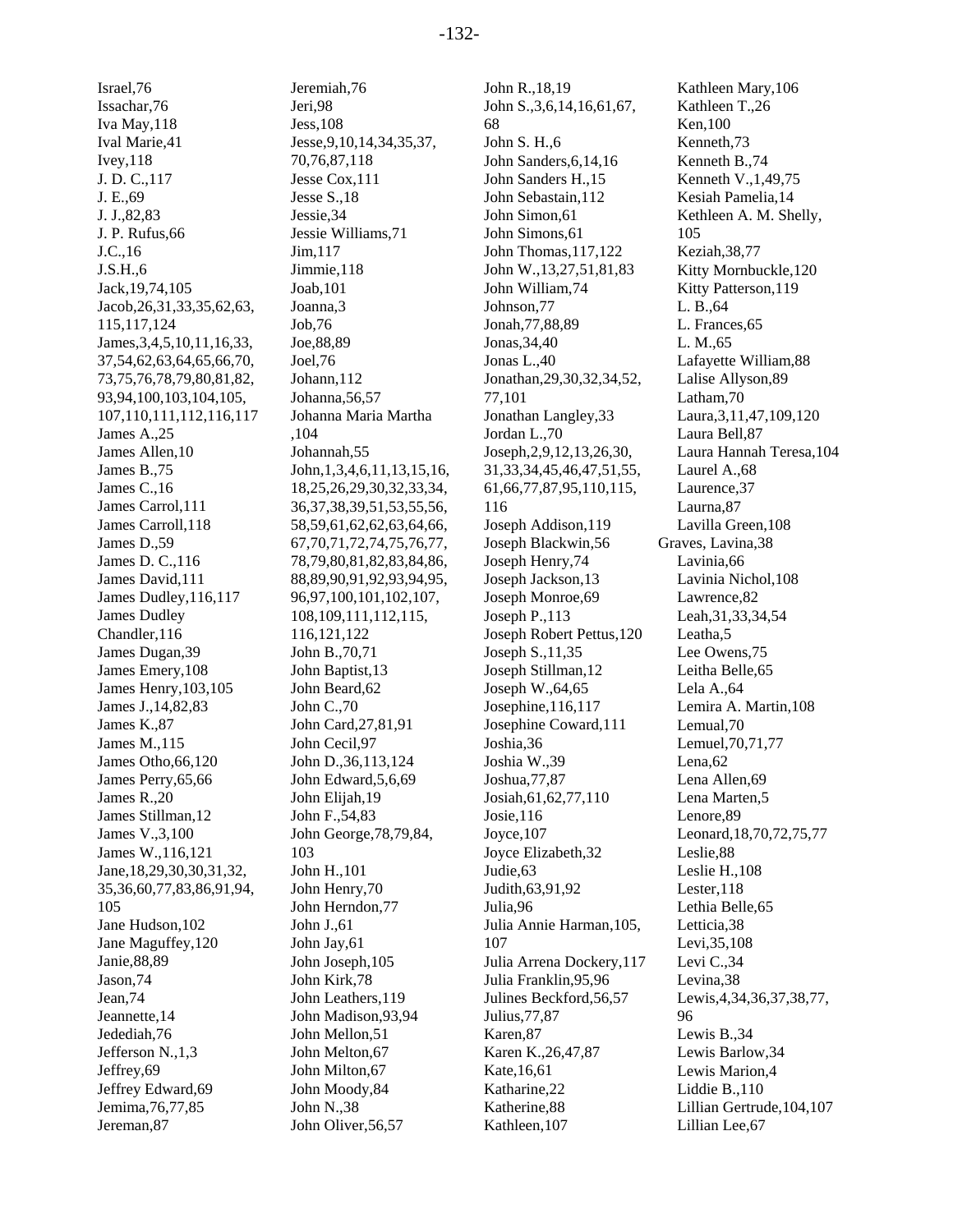Lillie D.,16 Lily,67 Linda,73 Linda,,3 Liza,111 Lizzie,69 Lloyd,89 Lois,11,62,76,77 Lois Marie,19 Lorena Myrtle,40 Loretta D.,20 Loretta Joyce,40 Lorna,107 Lorraine,4,10,68 Lott,83 Lottie Mae,67,68 Louella,115 Louisa,10,18,62,119 Louisa Catherine,111 Louise,74 Lousia,12 Loviena,38 Lovila Green,108 Luana,88 Luana Holt,113 Luana Meredith,89 Luca,85 Lucian B.,117 Lucien W.,117 Lucinda,9,18,64,66,70 Lucinda Holt,113 Lucinda Rae,110 Lucius,77 Lucretia,76 Lucretia M.,113 Lucy,3,12,69,76,78,91, 94,115 Lucy C.,47 Lucy E.,13,19 Lucy Logan,59 Lucy W.,114 Lula,118 Luman,77 Luther,77,115 Luthten,87 Lydia,9,33,36,39,56,76, 77,78 Lydia Leonard,77 Lydia Marie,11 Lynch,6,92 Lysander,47 M. Lucretia,13 Mabel,40,59,78,88 Mabel Leota,109 Macie,19 Madison,18 Maggie Elizabeth,74 Mahala,111

Mahalia,10 Mahalia M.,10 Mahlon,34 Malinda,91 Malinda Jane,3 Malissie,112 Malmada L.,2 Mama Hannah,87 Mamie Evelyn,118 Mandy,111 Marcella,88,89 Margaret,5,6,14,18,30, 31,32,33,34,41,51,60,72, 83,84,110 Margaret Ann,60 Margaret Jane,67 Margaret Jean,100 Marge,5 Margery,18,70,71,72 Margie,19 Marguarite,25 Maria,76 Maria W.,119 Mariah,37,38,94 Marian F.,83 Marian Faye,51 Marie Charlotte,68 Marion,20 Marion Harvey,69 Marion W.,117 Marjory,72 Marjory Joyce, 107 Marley P.,78 Marlon,34 Marshall,108 Martha,4,28,30,31,32,34, 37,38,41,44,63,65,77,82, 85,94 Martha Ann,47 Martha Cecil,97 Martha Crawford Wilson,105 Martha E.,14 Martha J.,18,19 Martha Jane,25 Martha Lucas,119 Martha Myers,101 Martha W.,83 Martial T.,110 Martin,4,6,77 Martin Clark,3 Marvin Augustua,12 Mary,9,11,14,15,17,18, 19,30,31,32,33,34,35,36, 37,38,40,43,53,54,57,58, 59,61,62,63,64,72,73,75, 76,77,78,81,82,86,95, 103,107,108,110,119

Mary A.,39 Mary Alice,118 Mary Ann,3,26,54,63,70, 93,104,107 Mary Ann Durham,111 Mary Ann Dwyer,104, 106 Mary Ann Pettus,120 Mary Ann Roach,101, 102,103 Mary Ann White,101 Mary Annie,104,106 Mary Aramintha,83 Mary B.,19 Mary Beard,110 Mary Beatrice,5 Mary Bet,67 Mary C.,47 Mary Cordelia,3,5 Mary E.,25,63 Mary Edwards,56 Mary Elizabeth,12,19, 59,65, 107 Mary Elizabeth Amanda,82 Mary Elizabeth Chandler,116 Mary Elizabeth Smoot,120 Mary Elizabeth Wilfley,120 Mary Emma,61 Mary Ethel,64 Mary Eugenia,63 Mary F.,93 Mary Ferguson,107 Mary Frances,13 Mary G.,67 Mary Grace,56 Mary Holloway,112 Mary Jane,17,94,95,119, 120 Mary Kathryn,97 Mary Lee,19 Mary Lucretia,13 Mary Lucy,87 Mary Maisie,56 Mary Martha,20 Mary May,66 Mary Moorehouse,109, 110 Mary Susan,14 Mary Susannah,14 Mary Teresa,13 Matilda,61,62,63,83,94 Matilda Charity,84 Matthew,77 Mattie,5,65,89

Mattie Edna,19 Meattie,65 Mehitable,77 Melinda L.,16 Melissa Jane,112 Mercy,76 Meritt Emmett,69 Michael,2 Michael S.,68 Middleton,83 Milborough,55 Mildred,62,85 Millie Lou,71 Milly,94 Milton,120 Milton T.,34 Milton White,119 Minerva,121 Minnie,65 Minnie Florine,13,14 Graves, Miranda,38 Miranda Perses,12 Modella,71 Mollie,118 Mollie Ada,71 Moor, 17 Moore,17 Moses,77 Myrtle,13,109 Myrtle K.,19 Myrtle Lavina,47 Nan,73 Nancy,11,12,18,37,39,44, 76,77,81,83,92,94,95, 117,119,120 Nancy Ann,65,69,93 Nancy Ann Utterback,120 Nancy C.,91,117 Nancy Harriet,12 Nancy Jane,116 Nancy Lavinia Bruce,105 Nancy Maria,12 Nancy Wilborn,18 Nannie,120 Natalie,99 Nathan,33,77 Nathaniel,53 Nellie,36 Nellie Lucille,19 Nelson,3,11,37,38,51 Nim K.,64 Nina,73 Nineva,40 Noble,86,87 Nora,124 Nora Ellen Gates,105 Nora Lee,118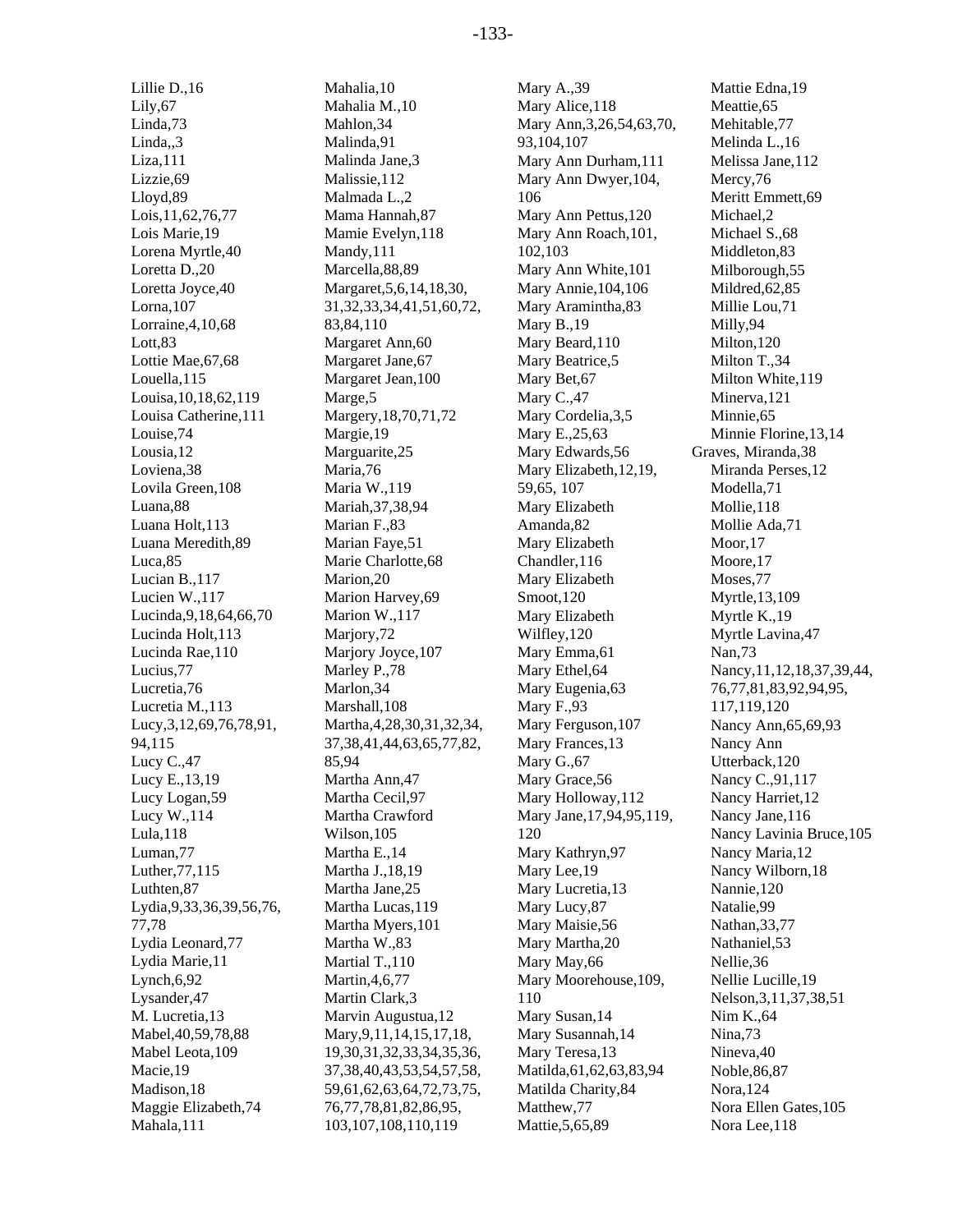Norma Genevieve,40 Obadiah Seth,3 Ola,117 Ola Ander,118 Olive,34,59,76,82 Olive Evangeline,105 Oliver,59,77 Oliver W.,32 Olivia,47,81,82 Olson Lee,5,5 Ophia,19,20 Ophie,19,20 Ora,118 Orpah,118 Orrin,86,87 Orrin N.,87 Orrin Noble,87 Oscar,12,13,16 Othee Denzil,66 Pamela A.,113 Pamelia C. Lewis,12 Parthenia,88,89 Patience,77 Patricia M.,101 Patsy,82,94 Patti A.,100 Paul K.,58 Paula E.,19 Paulina,91 Pauline,25,34,47 Pauline Chiapetta,19 Pauline Jane,91 Pearl,89 Pearl R.,45 Pearl Wilson,120 Pearl,17,17 Peggy,41 Peregrine,13 Perez,77 Persis,77 Peter,20,62,77,86,110 Peter R.,13 Peter W.,110 Peter Warren,110 Peyton,93 Peyton W.,93 Phebe,38,75,77,91 Philip,4,14,15,16 Phineas,77 Phoebe,62,75,76,77,110 Phyliss,107 Phyllis Jean,40 Pierce,108 Pitkin,108 Pittman, 107 Pocahontas,71 Polly,14,17,18,32,37,38,

62,76

Polly Dudley,116,117 Polly Durham,111 Preston G.,34 Prudence,76 R. Vann,12 Rachael,44 Rachael Shanks,107,108 Rachel,2,5,30,31,32,34, 44,46,51,72,76 Ralph,1,3,36,51,94,117 Ralph C.,19 Randall,77 Randolph,18 Randy,99 Rayedene,18 Raymond,17 Rebecca,4,30,31,32,33, 34,36,37,44,70,71,76,79, 80,81,82,83,84,96,107, 108 Rebecca Ann,4 Rebecca Elmira Travelstead,111 Rebecca W.,60 Rebeckah,31 Rebekah,32 Reed Fleming,20 Renie,118 Reuben,77 Reuel,113,124 Rhoda,10,11,35,76,77,78 Rhoda Clay,100 Rhoda L.,12 Rice,27,51,77,85,121 Richard,3,12,31,36,47, 51,55,61,72,73,77,78,79, 80,81,82,83,84,85,92,94, 96,102 Richard Augustus,12 Richard Austin,106 Richard Crowshaw,77 Richard E.,46 Richard H.,67 Richard Henry,67 Richard W.,82,83 Rinkins,13 Robert,13,17,47,81,83, 92 Robert B.,13,70 Robert Benjamin,70 Robert C.,51,80 Robert E.,16 Robert Lawrence,13 Robert Lee,118 Robert Miles,47 Robert O.,68 Robert William,56 Roger Leroy,47

Rona,106 Ronald Bennett,3 Ronald Coleman,89 Rosannah,8 Rose,8 Roswell,77,87 Roxana,87 Roxanna,39,76 Roxceria,39 Roxie,77 Roxy,11 Roy,110 Roy A.,75 Ruby,25 Ruby Hortence,68 Rufus,77 Russell,77,87 Ruth,31,37,76,77 Ruth Eileen,40 Ruth Jennie,69 Ruth Veretta,45 S.,92,94 Sabrina,47 Sadie Scott,124 Sallie,20,63,75,76,77,90 Sally,38,63,68,75,77,81, 92 Sally Minerva,120 Samantha,111 Samuel,9,17,18,27,28,29, 30,31,32,34,37,38,49,52, 55,59,60,72,73,74,75,77, 84,88,101,102,113 Samuel C.,56 Samuel L.,3,100 Samuel Mead,19,20 Samuel Y.,16,17 Sandra,68 Sara,76 Sara L.,64 Sara Lucinda,64 Sarah,4,9,17,18,26,28, 29,30,33,34,36,37,38,39, 52,53,55,56,57,60,61,63, 65,68,70,72,74,75,76,77, 78,81,82,83,84,85,86,90, 93,94,108,112,113,120, 122 Sarah Ann,20,56,94 Sarah E.,20,83 Sarah Efland,112 Sarah Elizabeth,71 Sarah Ellen,66 Sarah Grace,57 Sarah H.,92,93 Sarah J.,34,49,112 Sarah Jane,15,18,46

Sarah Jane Moritz,103,104 Sarah M.,90 Sarah Melinda,90 Sarah Mesince,90 Sarah N.,73 Sarah Taylor,68 Scinthian,38 Sean,98,99 Seaton Eldridge,91 Selah,77 Seth,10,77,99 Shaderack,88,89 Shadrack,89 Sheldon,108 Sheldon Hall,108 Sheron Kay,45 Graves, Shirley,61 Shirley Kathleen,41 Sidney,28,29,30 Simeon,77,87 Simon,77 Solomon,51,63,77 Sophia,54,63,86 Sophronia,120 Stanley Edward,104, 105,106 Stephen,75,77 Stephen B.,35 Sue A.,16 Summer,113 Susan,20,47,49,60,68, 108 Susan Catherine,34 Susan Clark,113 Susanna,30,33,38,54,119 Susannah,3,14,38,54,73,7 7,78,79,80,81,84,85,90,9 1,92,94,96,119 Susannah Pettus,120 Sydney,118 Sylvia,11 T. B.,65 Tabitha,36,38 Tacy,35 Tarlton H.,93 Temperance,76 Tennie,68,118 Teresa Ann,47 Terrence C.,49 Terrisha,91 Thaddeus,4,10 Thaddeus W.,10 Thankful,76 Thankful Almira,12 Thelma,10 Theodosa,89 Theresa Margaret,56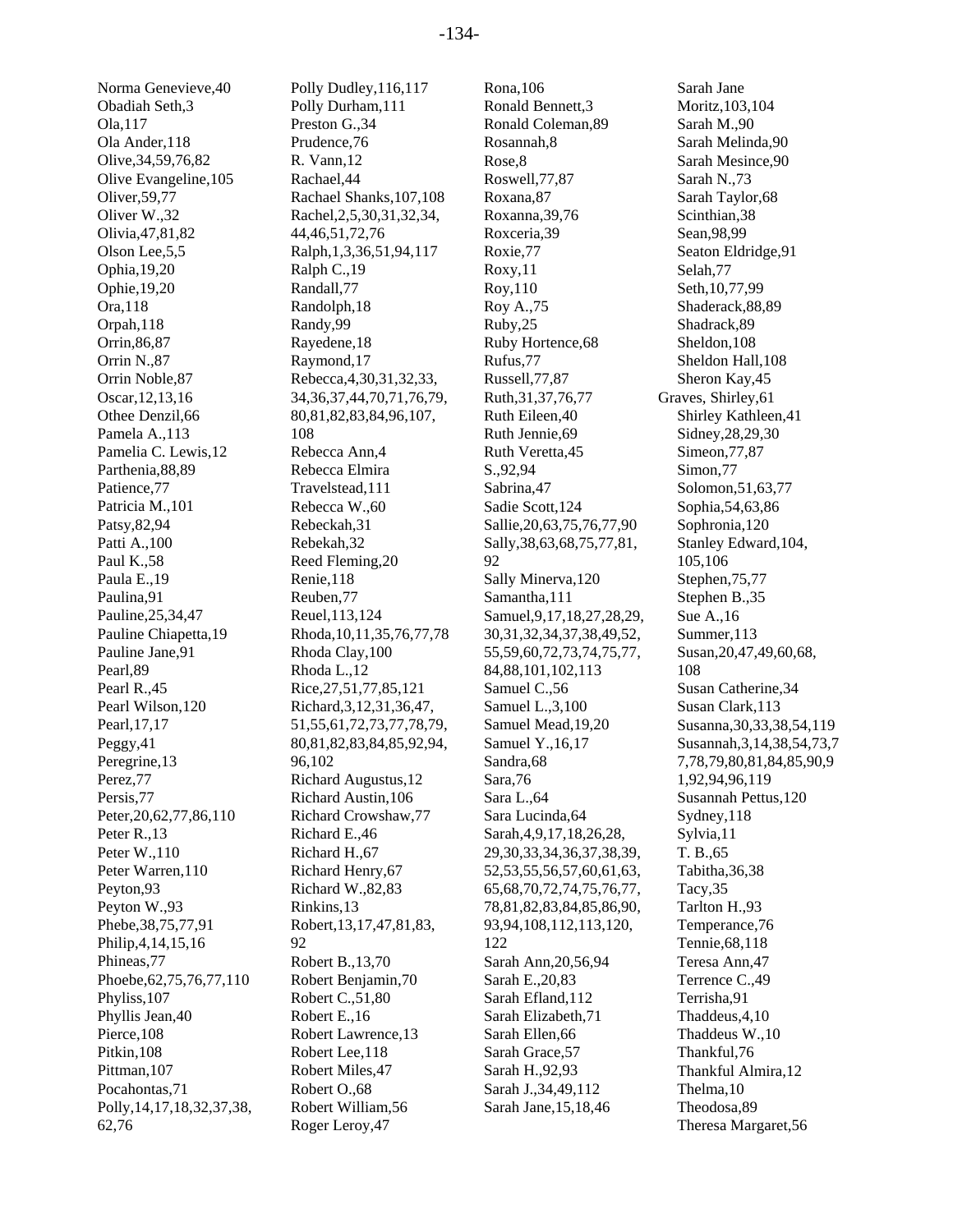Thomas,1,2,3,4,9,10,11, 12,13,17,20,22,25,26,27, 28,29,30,31,32,33,34,36, 37,39,44,47,48,49,50,51, 52,54,55,56,58,61,63,64, 66,70,72,73,74,75,76,78, 79,80,81,84,86,88,90,91, 92,93,94,95,96,98,100, 101,102,115,116,117, 119,120,121,122 Thomas J.,20 Thomas Jefferson,69 Thomas L.,4,96 Thomas O.,70 Thomas Tubbs,88 Thomas V.,35 Thomas Venard,35 Thomas Walter,71 Thomas West,67,68 Timothy,78 Tinnie,68,69 Tirzah,76 Tobitha A.,39 Tom,13,68 Ullie Jane,26,45 Ultha,18 Uma,18 Verlinda,20,22 Vernetta Amanda,66 Vestal,18 Vincent Henry,104,106 Virgil Edmund,41 Virginia,34,66 Virginia B. Robertson, 117 Virginia M.,93 Vivian Eccleston,14 W. C.,65 Walker Blair,74 Wallace Dewitt,98 Wallace J.,97 Walter,51,65 Walter Maurice,104 Walter Perry,66,75 Walter T.,10 Warner,66 Warren Alonzo,58 Washington Clay,66 Wealthy,76 Wesley,37,38 Whitney,78 William,2,5,6,8,9,11,12, 16,20,26,29,32,36,39,44, 46,51,53,54,59,60,61,62, 63,65,68,70,72,75,78,81, 82,83,87,89,90,91,92,93, 94,101,107,113,117,120, 122,124

William A.,38,78,108 William Arthur,68 William B.,15,16,49,119 William Bartlett,66,119 William Beckford,57 William C.,30 William Cleveland,59 William D.,17 William Dean,118 William E.,35 William Eaton,68 William Edward,34 William F.,70 William G.,60 William H.,60,64 William Henry,12,93,120 William Howard,19 William I.,19 William J.,49,51 William L.,81,92,93 William Lynch,90,92,93, 94 William Merrill,113 William Overton,120 William P.,67 William Paris,5 William Paul,25 William Percy,101 William Perry,65 William R.,64 William Riley,17,18 William S.,38,39,130 William Thomas,117,118 William Tubbs,88 William Wallace,113 Willie,110,118 Willie Ann,71 Willie P.,67 Willis,36,96 Winnie,13 Winnie Mariah Kinsolving,116 Yvonne Lesley Ellis,105 Zachariah,27,36,38,39, 82,83 Zebediah,78 Zeffie Lucille,66 Zelda Mae,40 Zenas,78 Zeruah,76 Zeruiah,77 Zylphia,72 Gray, Mary Ethel,64 Greave, Jane,28 Greaves, Amy,6 Ann,6,26,33,101 Ann E.,7 Anne,46

Arthur,6 Arthur R.,7 Barbara Gertrude,7 Beaulah Marie,90 David,31 Dianne E.,101 Edward,6,26,101 Edward Arthur,7,8 Edward Kenneth,7 George Allan,90 George Robert Carroll,90 Gladys Mary,7 Harry,7 Harry Joseph,7 Jacob,31,33 Jane Agnes,7,7 Janet Elizabeth,51 Janice Catherine,7 John,13,117 John Whalen,7 Jonathan,31 Kate Elizabeth,8 Lewis,4,5 Margaret,41 Marilyn,7 Martha,6,7,26 Mary Jane,90 Mathew Allen,8 Patricia Ann,7,8 Peggy,41 Rebecca,4 Richard,51 Robert,90 Samuel,31 Thomas,28 Wilda Marie,7 Wilma,90 Green, Edith Myrtle,40 Frances,34 Lavilla,108 Lovila,108 Greene, Thomas,22 Greenfield, Roscoe Bethuel,39 Roxanna,39 Roxceria,39 Greeves, Robert,101 Gregg, Anne,103 Henry,103 Mary Jane Gillespie,103 Gregory, Jefferson,86 Martha Margaret,86 Mary,11 Mary F.,93 Sophia Harrison,86 Grenier, Patricia Ann,7 Greves, Catherine,53 Constance,53

Elizabeth,53 John,53 Mary,53 Sarah,53 Griest, Rhoda,35 Griffin, Richard,63 Sally,63 Grigham, Ruth,76 Grills, Elizabeth Ann,86 Griswold, Lydia,77 Sarah,76 Grossman, Alfred Robert,106 Grossman, Amelia Reynard,106 Amos John,104,106 Catherine Priscilla Graves,104,106 Jack,106 John,106 Laurel Howith,106 Lorna M.,106 Vonda Joy Chester,106 Grosvenor, Catherine,12 Grout, Patience,77 Grover, Buelah,76 Lucy,115 Groves, Elizabeth,39 William S.,39 Guthrie, Coletta,3,5 Gwello, Daniel,115 Lucy Graves,115 Lucy Grover,115 Hadley, Mary,32 Hager, Susannah,77 Haizlip, Dorothy,4 Hale, Annabel,72 Jack,72 Jones,72 Kathy Ann,72 Hall, Betsy Graves,108 Elizabeth Graves,108 Frances Ann,56,57 Hulda Graves,120 James C.,120 Lucinda,66 William,29 Hallenbeck, Anna Jane,61 Cornelius,61 Hamblet, Anna,11 Miles,11 Roxy Graves,11 Samuel,11 Hamilton, Deborah,25,27 Loyal,25 Mary,18 Hamlin, Martha J.,18,19 Hammer, Dorothy,39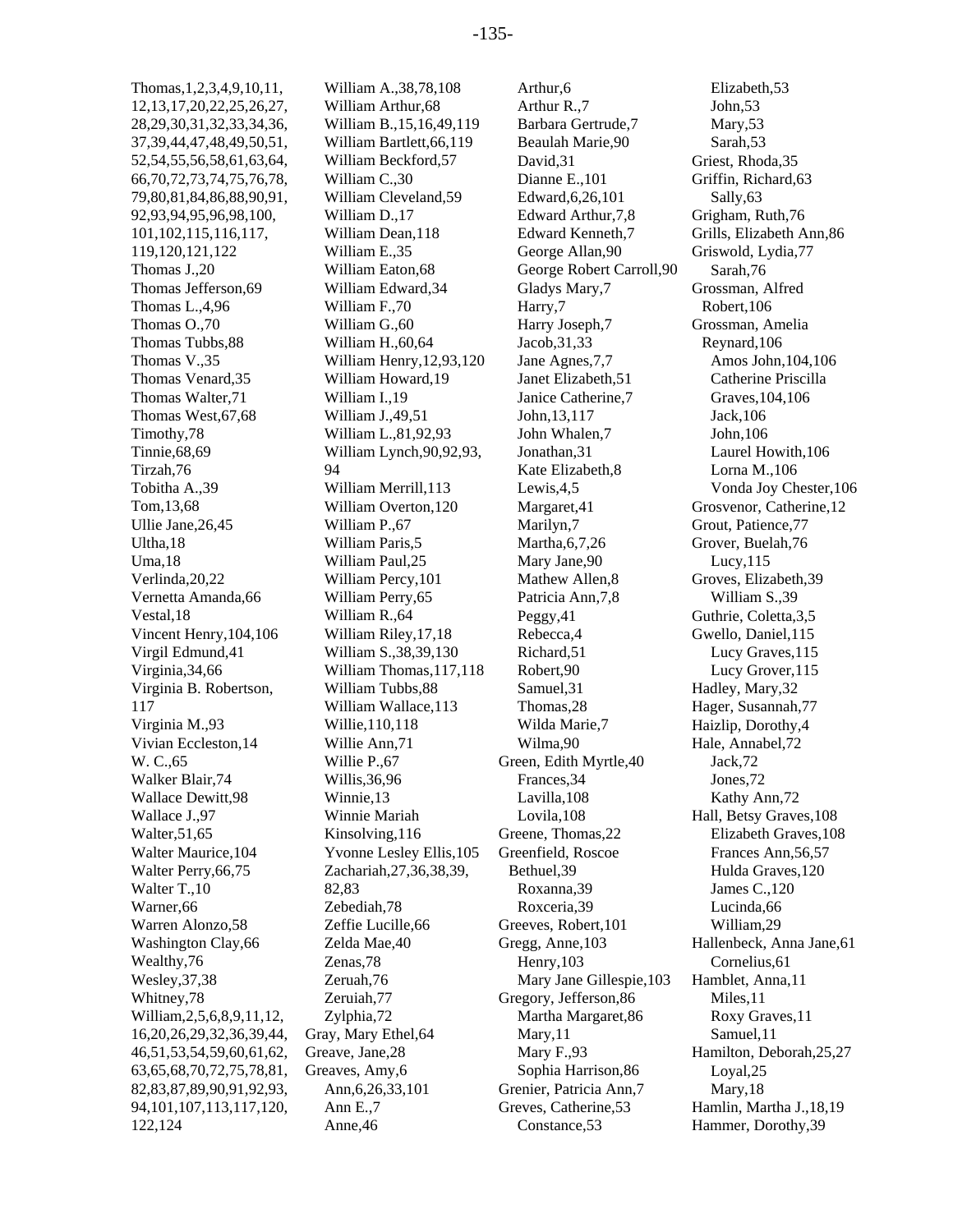Rebecca,91 Hamrick, Cordelia A.,96 Hancock, John,120 Susannah Pettue Graves,120 Hanson, Eliza,37 Mary,37 Rebecca,37 Sam,37 Samuel,37 Sarah,36,37 Harbauch, Eliza,42 Hard, Belany,87 Honor,87 Stephen,87 Hardie, Anna Belle,72 Harding, Keziah,77 Harger, Ann,41 Harman, Horace Charles, 107 Judith D.,3 Julia Annie,105,107 Mary Ann Wright,107 Harmel, Sandra J.,26 Harris, Rebecca,76 Yvonne M.,51,101,102 Harrison, Ann,21,24 Anna C.,119 Hart, Harriet,107,108 Jobe,108 Martha,68 Thomas,68 Hartsell, Bertha Lourine,5 George Washington,5 Harvey, Margery,18,70, 71,72 Marjory,72 Mike,72 Harvy, Caroline,102 Haskins, Elizabeth,20 Hastings, Prudence,76 Hatch, Patience,77 Hayden, Mary,13 Mary Teresa,13 Hayes, Ann,30 Mordicai,30 Haynes, Guy Walter,122 Hays, Mahala,10 Hazelton, Mary Graves,107 Stephen,107 Hazen, Nathaniel W.,43 Rebecca,43 Heald, Betsy,114 Heinklin, Dinah,30 Jane,30 William,30 Henderson, Elisha,44 Rachael,44

Hendly, Mary,76 Hendrick, Ann,72 Benjamin,72 John Williams,72 Lucy,72 Rachel,72 Hendricks, Marian Faye,51 Henry, Rae,101 Hern, Ann,77 Hernlund, Patricia,101 Heron, Jane,18 Herring, Bathshua,55 Herrington, Matilda,83 Herron, Dave,18 Nancy Graves,18 Hickey, Dixie M.,121 Hickox, Clarissa,77 Hicks, Elgin,89 Gloria Jean,89 Thelma,89 Hiden, P. W.,48,79,80,119 Higbee, Lois,77 Higginbotham, Aaron,120 Benjamin,4 Clara Graves,120 Elizabeth Graves,4 Elsie Grace,120 Joseph Henry,120 Mary Elizabeth Tucker,120 Tamasin,120 Higgins, Dave,119,120 Hill, Alzina,9 Amanda Jane,10 Elizabeth,9,10,84,85 Francis,9,10 John,85 Leonard,85 Marcus Buddy,71 Nancy C.,3 Rhoda,10 Richard,85 Samuel,10 Samuel W.,9,10 Willie Ann,71 Hills, Sarah Jane,46 Hincklin, Jane,30 William,30 Hinshaw, William Wade,35 Hinson, Ann,32 Anna,32 Barbara,32 Hoag, Joyce,90 Hobbs, Ella,51 Hobson, Thomas,85 Hocking, John,103 Hoff, Cora,46 Hoffman, Margaret,63

Holcomb, Arthur,17 Carrie,17 Holdridge, Laura,47 Holiday, Sarah,82 Holliday, Jemima,76,85 Hollingsworth, Isabel Elizabeth,67 Holloway, Mary,86,112 Holt, Asa,113 Betsey,113,124 Luana,113,124 Lucinda,113,124 Mary,85 Peggy Nelson,113 Richard,85 Terry,78 Hope, Joseph,54 Mary,54 Hopkins, George C.,40 Joseph,46 Phyllis Jean,40 Sarah Ann,46 William L.,79 Horvath, Alexander,62 Houck, Jacob,42 Nancy,42 Houghton, Horace H.,12 Thankful Almira,12 Hovath, Alex,62 Louise Diane,62 Hovey, Zeruah,76 Howard, Annie Maria Lowell,114 Bradford T.,114 Georgie Isabel,114 James Franklin,124 Minnie,65 Sarah,23,24 William,23 Howell, Georgia Lee,112 Lydia,33 Mary,31,33 Howith, Laurel,106 Hoy, Dewey Burdetta,109 Mabel Leota Graves,109 Hoyle, Abby Jane Graves,115 Lafayette,115 Hoyt, Van C.,86 Hubbard, Huldah,76,77 Lucinda,76 Mary,59 Hudson, Jane,102 Joel,72 Hughes, Helene E.,51 Hull, Lydia,77 Phoebe,75 Humphrey, Laura,11

Samuel,11 Sarah,4 Hundley, Mary Mae,66 Hunt, Alice,44 Sally,38 Sarah,36,38 Hunter, Anderson R.,34,43 Charles Lewis,43 Della,43 Hunter, George E.,43 H.G.,44 James Leroy,44 Julia A.,43 Mary,34,43 Phoebe Ethel,44 Tillie,43 Hurst, Matilda,62,63 Hutchinson, Thomas,48 Hutt, Elizabeth,44 Stella F.,39 Ingesol, Betsy Graves,108 Elizabeth Graves,108 Ingham, Elizabeth,60 Thomas,60 Jack, Jonathan,95 Martha,95 Jackson, Andy,65 Buelah Lee,65 Buster,65 Carry Frances,65 Edith,33 James Perry,65 John,94 Lethia Bell,65 Lillian Ouida,65 Little Jack,65 Malinda,91 Paulina,91 Perry,65 Susannah,94 Thomas,91 Thomas Andrew,65 William,91 Jacobsen, Charles,58 Mary Elizabeth,58 Jefferson, Hannah,77 Jeffry, Hannah,108 Jenkins, Alyce M.,2 Jewett, Phoebe,77 Johns, Joanna,82 Johnson, Adaline,88 Adeline,89 Betsey,58 Irene,58 James,116 Janice Gould,115 Josephine,116 Joshua,58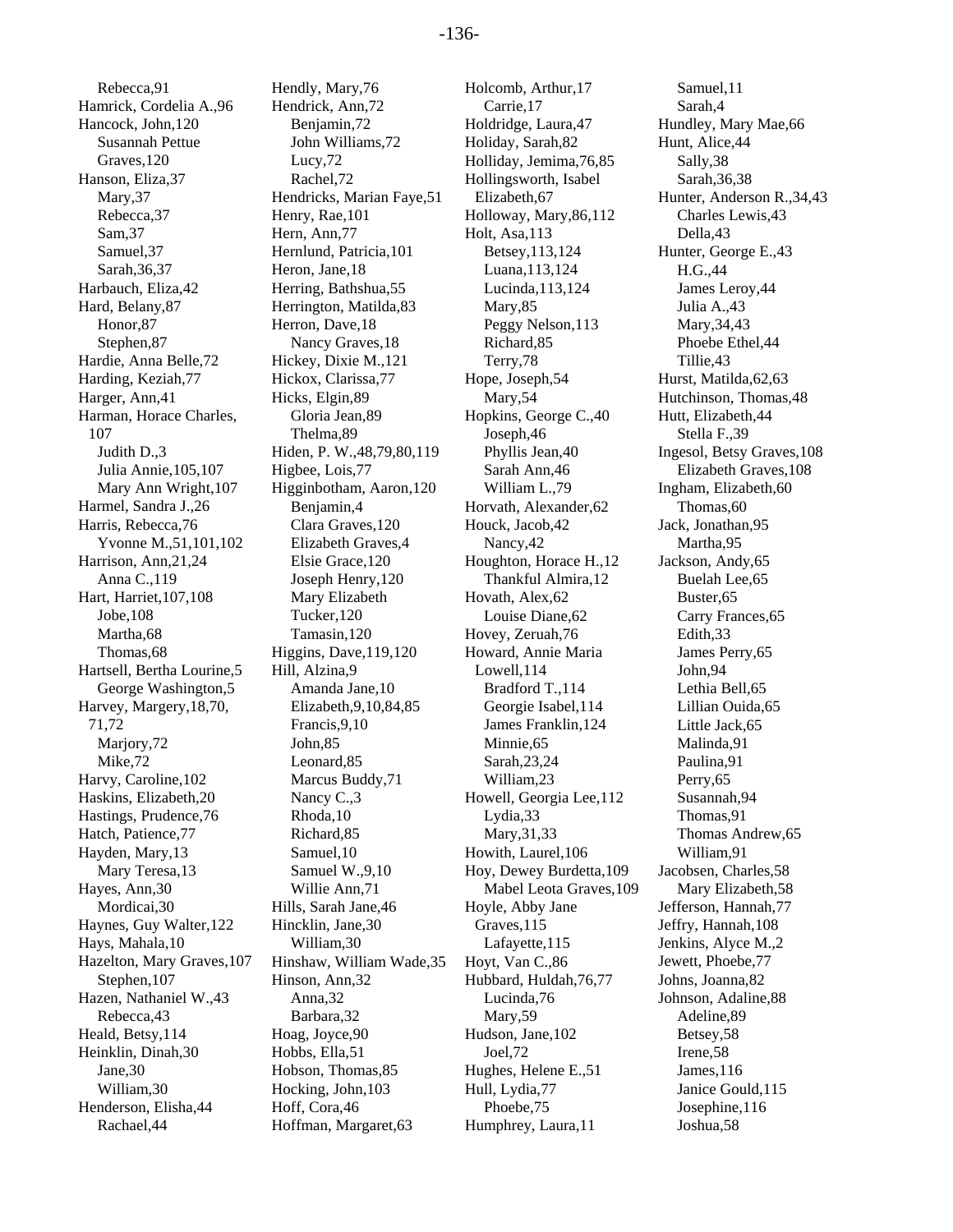Martha,85 Mollie Elnora,95 Nancy Jane Graves,116 Pam,64 Jones, Albert,69 Ann,29 Anna,76 Celia Ann,78 Elizabeth,33 Irene,69 James,29 Lois,9 Rebecca,98 Sally Minerva Graves,120 Sarah,90 Thomas,64 Tom,120 Wealthy,76 William R.,93 Kavanagh, Elizabeth,103, 104 James,104 Jane Tracey,104 Keck, Charity,63 Keetor, William,64 Kelley, Judith,113 Kelly, Mary Edwards,56 Nancy Ann,69 William,69 Kelsey, Elizabeth,76 Kelso, Elizabeth J.,120 Nannie Graves,120 Thomas J.,120 Kendall, Hannah,77 Kennedy, Bathsheba Graves,56 Margaret Leslie,57 Milborough Earnshaw,57 Thomas,56 Kercheville, John,3 Kerr, Sarah,43 William Agnew,43 Kester, Ella May,20 William Henry,20 Key, Lucy,110 Kight, Carolina Isabella,9 Florence LaRus,9 William Joseph,9 Kimberly, E.,59 Mary,59 Kimbley, Andrew Jackson,15 Ezekiel V.,14 Margaret,14 Sarah Jane,15 King, Alice Ann,15 George Marshall,15

Judith Ann,15 Julia,15 Pocahontas,71 Kinne, George Rex,11 Sylvia,11 Kinney, Edison,115 Kinsolving, Winnie Mariah, 116 Kirk, Jean,75 Mary,78 Kirklin, Lance,99 Kitchinge, Anne,123 Kite, Abraham,29 Janus,29 Martha,29 Mary,29 Krause, Deborah,112 Kreigbaum, George,120 Sarah Graves,120 Kruse, Donald Charles,72 Kathy Ann,72 Katy,72 LaBombard, Alice,8 Ladyman, Ann,124 Daniel,124 Elizabeth,124 George,124 Hannah,124 Isabel,123 John,124 Joseph,124 Mally,124 Mary,124 Thomas,123,124 Lakeson, Rebecca Graves,107 Land, Ruth Jennie,69 Lane, Frances,119 Henry,119 Lang, Charles Benaiah,59 Eliza D.,59 Joseph,59 Lucy Logan,59 Langley, Jonathan,33 Rebecca,31,33,35 Sarah,33 Larsen, Jacqueline,114 Larson, Bettijane,9 Larter, Lorina,58 Lascock, Mary Elizabeth Graves,107 William Richard,107 Law, Corina,68 Lawrence, Archibald,38 Arey,38 Ary,38 Easter,77 Mary,81,82

Leatherman, Elizabeth,26 John,26 Leathers, Elizabeth,119 Lee, Sarah,9 Leinhaas, Elizabeth,51 Leonard, Rebekah,32 Lester, Sandra Colleen,66, 75 Lewis, Caroline,12,47 Constance,53 Elizabeth,29 Mary,36 Mary Caroline,48 Pamelia C.,12 Ralph,29 Tillman,36 Libera, Calvin,8 Calvin Ralph,7,8 Courtney Lynn,8 Kathleen Ann,7,8 Kristy Marie,8 Lillian,8 Lilley, Evard,114 Mary Ellen Pooler,114 Lindley, Etta F.,109 Lindsey, Alyssa Marie,8 Kristy Marie,8 Michael Joseph,8 Lineberry, Ann,32 James,32 Linger, Lucinda,95 Thomas,95 Linton, Henry Graves,56 Milborough,55 Sarah,56 Thomas Lynch,56 Lipp, A. L.,120 Dovie Graves,120 Lisco, Martha,4 Lisk, Bettie,77 Liston, Maurice,28 Little, Marianne E.,74 Lively, Mary H.,100 Lloyd, Elizabeth,34,35 Lock, Mary,31 Locke, Buelah Chapman, 108 Lockhart, Rose Ann,108 Logan, Allice J.,91 Mary,58,59 William R.,91 Longest, Susannah,85 Timothy,85 Longsworth, E.G.,39 Lough, Moses,40 Sally,40 Zelda Mae,40 Love, Dorothy,74

Lowe, Elizabeth,53 Matilda Charity,84 Lowell, Annie Maria,114 Lower, Martha,63 Lowry, Pauline,25 W. Howard,25 Lucas, Martha,119 Mary G.,67 Luckett, Sara Lucinda,64 Ludlow, Mable,97 Lufkyn, Elizabeth,21,22,24 Lutig, Maryann,42 Lyle, Edward,31 Margaret,31 Lyley, Edward,31 Margaret,31 Lynch, Charles,93 Florence,6 John,93 L. L.,6 Laurence,6 Sarah,93 Lyndsey, Michael Joseph,8 Lynn, Sarah,36 Lyon, Lydia,77 Rhoda,11 Rhoda L.,12 Madden, Polly,37 Maddox, Margaret,66 Magee, Margaret,84 Robert,83,84 Maguffey, Jane,120 Malley, Ellen,105 Mango, Lee,40 Ruth Eileen,40 Mann, Elijah,62 Lois,62 Louisa,62 Mary,62 Marsh, Emaline,87 Lucretia,76 Marten, Lena,5 Lula Bell,5 Martin, Georgie Bell,71 Lemira A.,108 Lucy,76 Susannah,3 Thomas E.,3 Martinez, Juanita,69 Mason, Elizabeth,54 Frederick,7 Gladys Mary,7 Mary,13 Mary Frances,13 Matthews, Cynthia Irena,12 Herman,12 Kaaren A.,2 Mattingly, T. Lee,14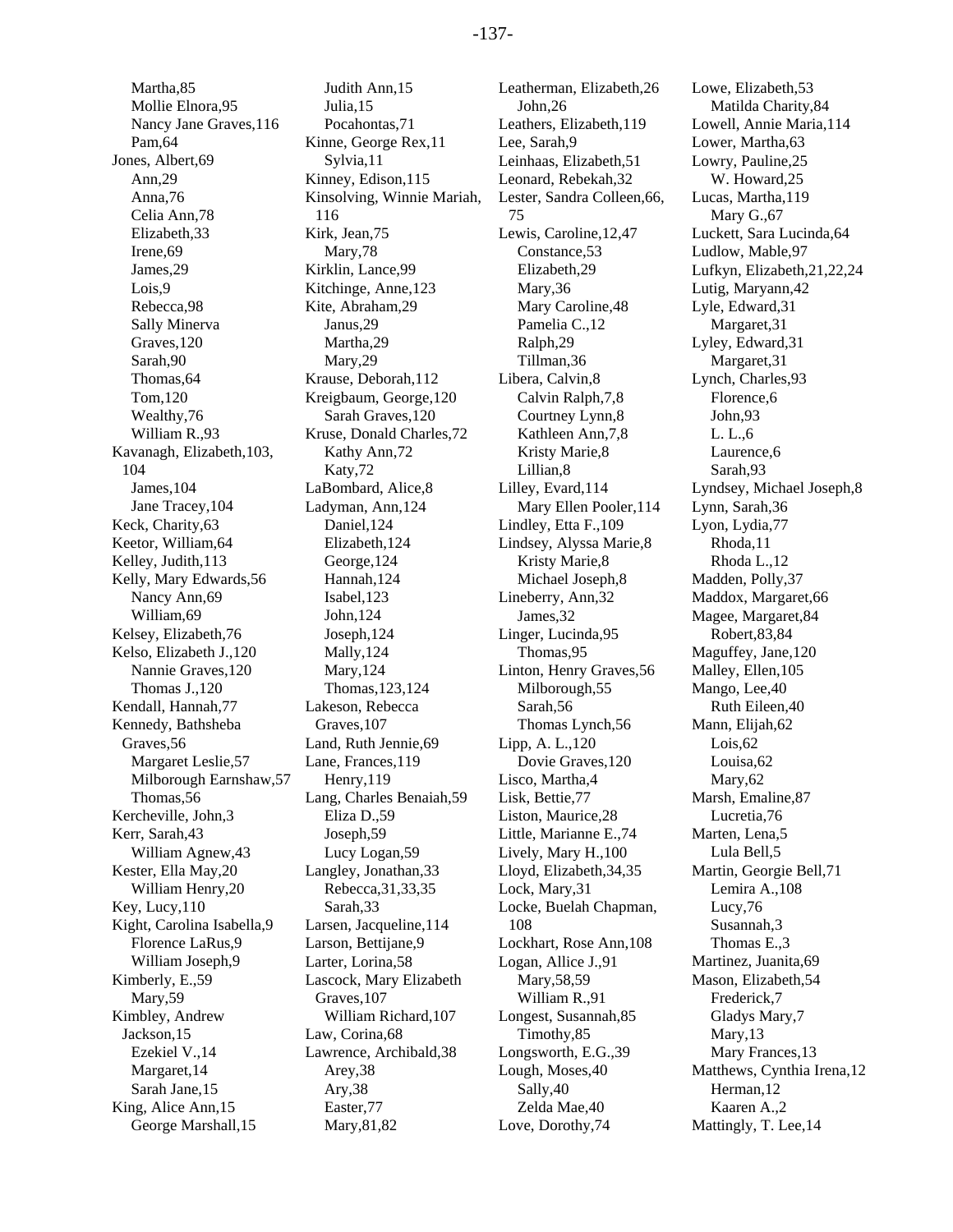Maul, Amy,109 Dennis,108,109 Donald G.,109 Emma Graves,108 Rose Ann Lockhart,108 Maule, Amy,109 Dennis,108,109 Emma Graves,108 Maynor, Ruth Veretta,45 McAllister, Lucy,76 McAnnally, Mary Carolina,63 McCabe, Eliza Baker,104 Elizabeth,103,104,105 James,104 McCandles, Annie,7 McCartey, Nancy,37 McClain, Addison,95 Amanda,95 Cinderella,95 Eliza J.,95 Evaline,95 Henrietta,95 Henry,94,95 Jack,95 James Monroe,95 John,95 John Graves,94 Lucinda,95 Lucinda Ann,95 Malinda,95 Martha,94,95 Mary Ann,95 Mary E.,95 Octavia,95 Patsy,94 Roxie,95 Thomas E.,95 William,94 William Henry,95 McClellan, Eliza D.,59 McCloe, Angela,5 McColly, Diana,124 McCoy, Amanda,95 Ase,95 McCulley, Hazel Leah,112 McDade, Eliza,58 McDermott, Agnes,35 McDonald, Louis F.,48 McFall, Lecho,96 McFie, James,57 Mary Johanna,57 McGeehan, Bertha,29 McGehee, John,122 McGhee, Ann Graves,101 John,101 Judy,101 McIntire, Hannah,77

McIntyre, Virginia,66 McKenzie, Cunningham,42 Deborah,41,42 John,41,42 McKinley, Martha,38 McKown, Ann,46 McLaughlin, Alice Marie,118 Alta Mae,118 Harvey Otis,118 Laura Ollie,118 Leonard Calvin,118 Lottie B.,118 Mary Alice Graves,118 Minnie Robertha,118 Mollie,118 Myrl Irene,118 Myrtle Lenona,118 Occar Leroy,118 William Thomas,118 McWilliams, Mildred,76,85 McWorthey, Rebecca,4 Meade, Elizabeth,117 Meate, Thomas,54 Meates, Elizabeth,54 William,54 Meats, Elizabeth,53,54 Sarah,53,54 William,53,54 Medheart, Elizabeth,35 Hannah,35 Jacob,35 Meete, William,54 Meetes, John,54 Meigs, Phoebe,75 Mellin, Miranda Persea,12 William F.,12 Menard, Amy,6 Henry,6 Mendenhall, Martha,32 Sarah,33 Merchant, Eliza,59 Merrick, Deborah,25,27 Messenger, Bonnie J.,58 Meye, Brian Lovell,7 Elizabeth,18 Margaret J.,3 Meyer, Donald Graves,97 Dorothy Ann Graves,97 Milcon, Jane,28 Mary,28 Miller, Bob,18 Celestine,20 James Ross,43 LInda Marie,7 Mary J.,42 Nancy Fleetwood,64 Sarah Olivia,43

Tialisa,17 Milles, Mary,34 Sarah,33 Millett, Ashley Teale,8 Brian Lovell,8 Linda Marie,8 Millington, Anna,77 Mills, Lois,11 Milton, Jane,86 Sarah,86 Mitchell, Madeleine,55 Madeleine E.,54 Mitton, R. Lloyd,87 Mixer, Mary A.,39 Moab, Sarah,36 Mode, Alexander,32 Emey,30,32 Rebecca,32 Monday, Melvina E.,62 Mildred,62 William,62 Mondy, Pauline,47 Monroe, Laurna,87 Moody, Elizabeth,84 John,84 Mary,84 Moon, John,63 Moor, Aramiah,36,38 Ary,38 Joseph,38 Susan,38 Moore, Annabel Graves,120 Annie,120 Arthur,120 Dale,109 David,31 Dorothy Graves,109 James M.,12 Nancy Ann,9 Nancy Maria,12 Moorehouse, Levi J.,110 Lucy Key,110 Mary,109,110 Morgan, Mary,64 Moritz, Alice Bollard,104 Charles Henry,104 Mary Jane,103 Sarah Jane,104 Mornbuckle, Kitty,120 Morris, John,93 Mary,93 Marybelle,2 Sarah E.,83 Morrison, Alva,20 Corrine G.,50 Henrietta,20 Samuel,20 Sarah Ann,20

Morton, Abner, 43 Ann,41 Deborah,41,42 Dorcas,42 Edward,41 Elizabeth,43 Emily Jane,42 Francis Hamilton,42 Frank Hamilton,42 Hannah,41,42,77 Hannah Ann,43 Harriet,42 Isabella,42 James Brown,42 Jane,42 John,41,42 John Hamilton,42 Joseph,42,43 Joseph Washington,42 Julia A.,43 Margaret,34,41,42 Mary,42,43 Mary A.,43 Mary Ann,42 Mary E.,41,43 Mary J.,42 Mary Jane,43 Maryann,42 Nancy,41,42,43 Philo S.,43 Rachel,43 Rebecca,43 Robert Eason,42 Robert Slemmons,42 Samuel Mills,43 Sarah,42,75 Sarah E.,43 Sarah J.,43 Sarah M.,43 Sarah Olivia,43 Susanna,42 Tirzah Felicia,43 William,34,41,42,43 William C.,43 Mossburger, Michael Ivan,3 Mountcastle, Sophis W.,120 Much, Cowane,54 Mullin, June,65 Munger, Antha,109 Mabel,78 Munro, Ann,56 James,56 Munroe, Betsy Dean Graves,115,116 Dennis,115,116 Murphy, Barbara J.,9 Florence LaRue,9 Pat,9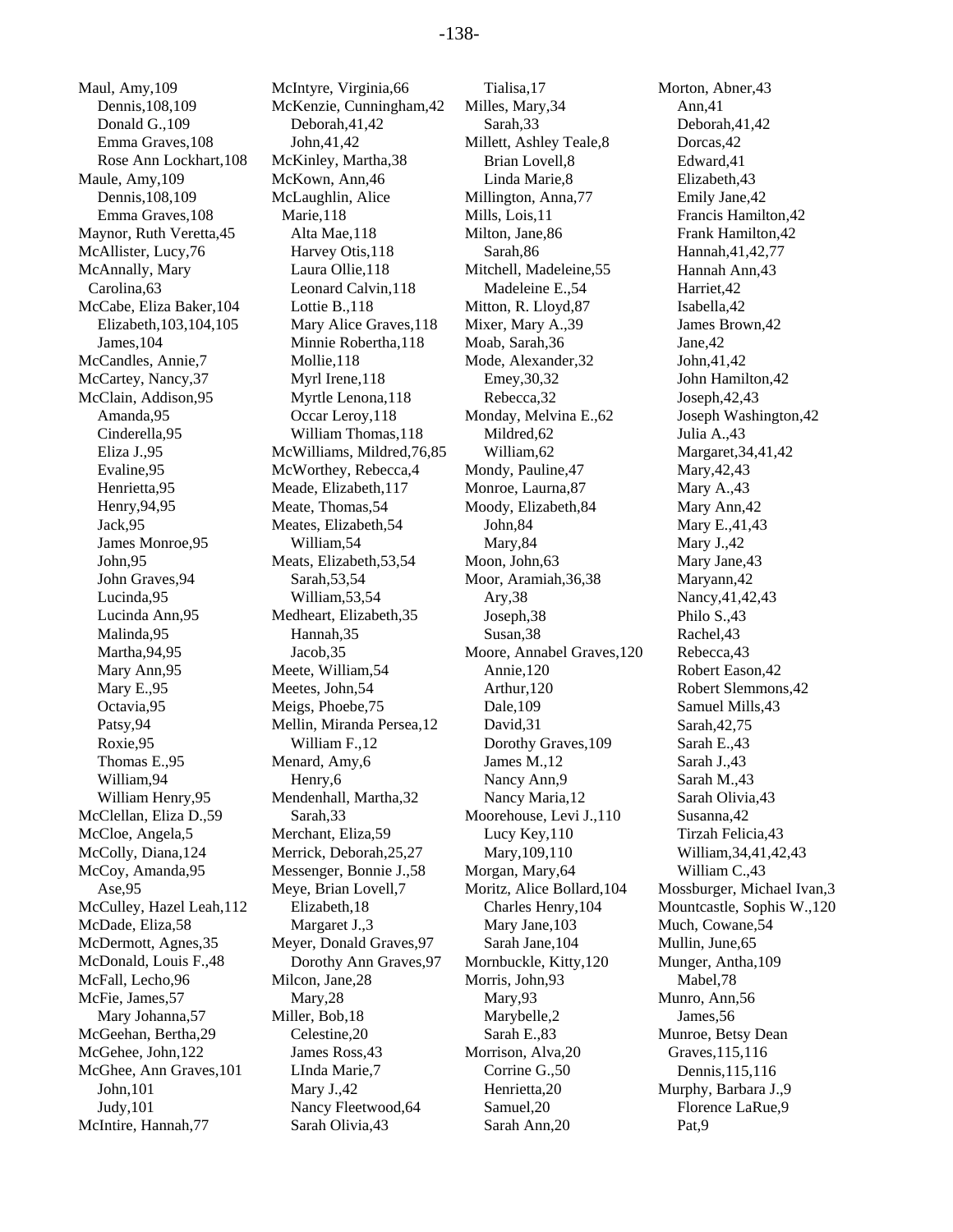Ramona,9 Vance Burdett,9 Murray, Dorcas,59 Jonathan,59 Mabel,59 Murrell, Milly,94 Murry, Catherine,91 Evelyn Ardyth,122 Lynn,122 Musgrove, Martha Jane,25 Myers, Albert Cook,28 Martha,6,26,101 Nabors, Sarah Ann,69,70 Nalley, Elizabeth H.,91 Jane H.,91 Nash, Arthur,63 Mary,63 Thomas,63 Neece, Jana,19 Jim,18 Needham, John,63 Negley, Martha,44 Nelson, Lord,102 Mary,23,24 Peggy,113 Nesmith, Elizabeth O.,83 Susan,47 Newcomb, Lydia,76 Newland, Scinthian,38 Newton, Abraham,9 Elizabeth,9 George,9 Isaac,9 Jacob,9 Jemima,9 Joanna Barber,9 John,9 Lois,9 Lydia,9 Mary, 9 Nancy Ann,9 Richard,9 Robinson,9 Samuel,9 Sarah,9 Tirzah,76 Nichol, Lavinia,108 Nicholson, Linda,117 Noble, Sarah,26,97 Noell, Reuben,85 Sarah,85 Noga, Nan,73 Nina,73 Nolan, Elizabeth Annie Buchanan,106 Harvey Laurence,106 Norman, Samuel,124 Sarah,124

Nunch, Dallas H.,71 O'Brien, William,38 O'Connor, Dale,124 O'Donnell, Doris,106 O'Gorman, John,105 Olive Evangeline Graves,105 O'Neil, William,86 Oakes, Joanna,3 John,3 Oden, Elias,71 Sarah Elizabeth,71 Ogden, Samuel,33 Oliver, Virginia M.,93 Olson, Kathy,26 Olver, Mabel,88 Willard S.,88 Ormsby, Joseph,57 Milborough Earnshaw,57 Osborn, Catherine A.,119 Otis, Caroline,76 Overend, Margaret,30,31 Owens, Betsey Parker,112 Betsey Woodsen,112 Christian,112 Christian Marshall,112 Clarissa,11 Cynthia Parker,112 Daniel,112 Deborah Krause,112 Dewey Ellis,112 Ellis,112 Hazel Leah McCulley, 112 Isaac,112 Jacob,112 James Louis,112 John,112 Mary,112 Mary Ausmus,112 Mary Sharp,112 Pleasant,112 Rachel Ausmus,112 Ruth Ferrel,112 Sallie Redman,112 William,112 Page, Delsa,96 Ken,86 Phyliss Graves,107 Painter, Mary Beatrice,5 Palm, Cathy,116 Parker, Anne,46 Betsey,112 Clara,46 Cynthia,112 Elizabeth,46 Esther,78 George,46

George W.,46 Henrietta,46 Lois,76 Mary,46 Rebecca,46 Sallie,112 Sarah,112 Sarah Ann,46 Parsons, Experience,77 Pasco, Frances Ann,57 William John,57 Passmore, Elizabeth,65 Pastorius, Ann,29 Francis David,29 Heinrich,29 Sarah,29 Patten, Amanda,60 Eliza A. Graves,113 Joseph,113 Patterson, Allison Adair,95 Elizabeth,7 Gabriel,114 George,7 Gertrude Elizabeth,114 Janice Catherine,7 Kitty,119 Lucinda Margaret,115 Lucy W. Graves,114 Patton, Banjamin Franklin,68 Charlotte,68 Charlotte Taylor,68 Frank,68 Jennifer,68 Martha,68 Peacock, Eleanor,13 Jane Drury,13 Zachariah,13 Pearce, Amey,82 Mildred,50 Windsor,63 Pearson, Carol,73 Peck, Amy,39 Clyde,40 Flossie,40 James,40 Mildred,40 Samuel M.,39 Simon,40 Zella,40 Peecher, Miranda,38 Peirce, Caleb,30 Hannah,30 Joshua,30 Peirce, Rachel,30 Penn, William,28 Pentland, Ellen Gertrude Graves,105

Harry,105 Perrier, Thelma,10 Perry, Ann Mills,66,120 Annie Mills,66 James,66 Keshia Pamelia,14 Nancy,66 Peters, Mary,29 Peterson, Linda Clair,7 Petgrave, Milborough,55 Pettus, Ann,120 Ann P.,96,119 Annie,119 Mary Ann,120 Nancy,119 Susanna Graves,119 Susannah,96 Susannah Graves,119 William,96,119 Petty, Rebecca,4 Pham, Q. X.,49 Philippi, Karl,68 Sarah Taylor,68 Phillips, Adaline,18 Deliah,16 Dilliah,16 John,18 Louisa,18 Mary,35 Pickens, Patricia,44 Pierce, Mattie,89 Pierson, Abraham,59 Betsey,59 Samuel,59 Pincumbe, Henry D.,88 Katherine,88 Pitman, Allan,107 Majory Joyce Graves,107 Pocohontas, ,117 Poe, Hannah Nicole,49 Michael Hillary,49 Susan,49 Pohllman, Charles R.,61 Pohlman, Harriet Matilda,61 Poling, Mildred,40 Pool, John W.,38 Lavina,38 Levina,38 Loviena,38 Pooler, Alice Janetta Stockley,114 Alice May Cobb,114 Betsey E. Graves,113,114 Betsy Heald,114 Bonnie,114 Charles Ross,114 Chester L.,114 Effie A.,114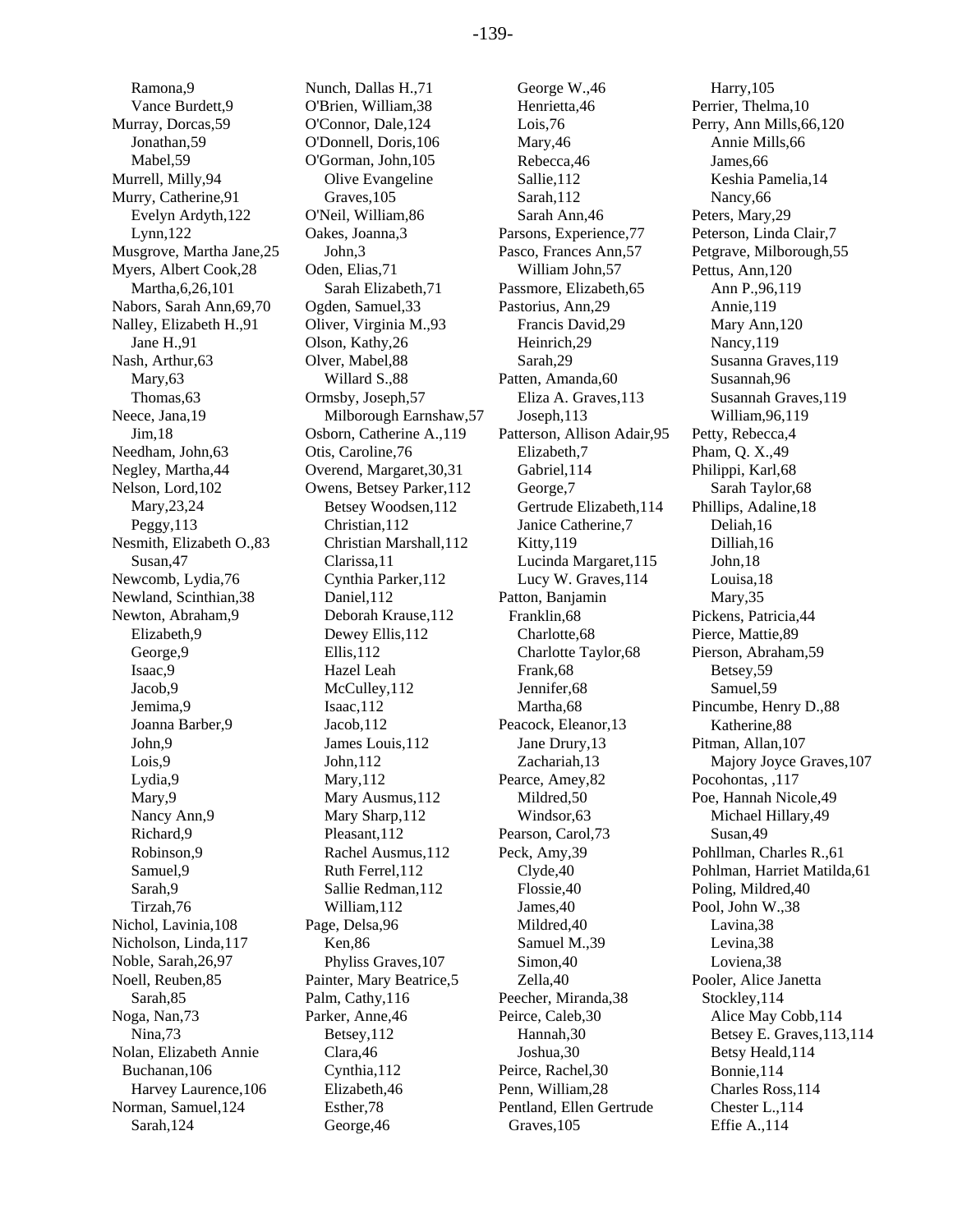Freddie L.,114 Georgie Isabel Howard,114 Gertrude Elizabeth Patterson,114 Howard F.,114 Irving Winfred,114 John,113 Joseph,114 Joseph S.,113,114 Mary Ellen,114 Mary Hannah Baker,114 Merton Bradford,114 Pamela A. Graves,113 Sarah Graves,113 William,113 Willie C.,114 Winfred Jackson,114 Pope, Elizabeth,44 John,44 Powell, George,112 Ida Josephine,20 Mary Owens,112 Power, Annie Adonis,117,118 Powers, Kevin Jock,7,8 Linda Marie,7,8 Pratt, Rachel,2,46,51 Pray, Frances M.,114 Preece, Ann,54 Preese, Ann,54 Anne,54 Prescott, Ann,55 Thomas,55 William Gerrad,55 Proehl, Marie Charlotte,68 Provencher, Martha,7 Raymond,7 Pusey, Ann,31 Quinton, Eileen Graves,106 Ross,106 Racer, Cinderella,95 Eliza J.,95 John,95 Rae, Lucinda,110 Randolph, William,93 Rankin, Mary,38 Ransome, Mary,76 Ratcliff, Alma L.,39 Amy,39 Anna R.,34,39 Anna R. Graves,101 Clarence,40 Cliff,39 Dessie,39,40 Dorothy,39 Eliza,37 Eliza Luella,39

Emma Ann,39 Emza Ann,39 Ethel,36,37 Everett,39 Ezekiel,39 Fern,40 Herbert,39,40 John R.,39 Miles,37 Minnie A.,39 Nancy,37 Neal,40 Olah Verne,40 Paul,40 Ruth,37 Simon,39 Stella F.,39 Sylvester,34,39,101 Ted,39 Wayne,40 Ravenell, Thelma,89 Ray, Melissa K.,121 Rebneris, Victoria J.,122 Rector, Edward,15 Mary E.,15 Nancy Ward,15 Redding, Alice Jane,46 Irving Adolph,47 Myrtle Lavina,47 Redfield, Gustavus Kimberly,59 Mary Elizabeth,59 Redman, Sallie,112 Reed, Lucy,69 Pauline Jane,91 Sally,81 Sarah,81 Reeder, John,15 Reese, Margaret C.,94 Reid, Sally,81 Sarah,81 Remington, Ruth,76 Rennalds, Eula,66 Rexroad, Evaline,95 Granville,95 Reynard, Amelia,106 Reynolds, Anne,120 Robert E.,11 William,85 Rhodes, Harold T.,3,16 John LaFayette,17 Leola Katherine,17 Lucinda Ann,95 Minnie Ola,17 Rice, Ann,76,84 Charles,116 Josephine Johnson,116 Sarah,85,90

Richards, Doreen Forrest, 106 Ivor,106 Richardson, Alice,75 Elizabeth Lee,95 Eric S.,50 Lizzie,95 Richard Henry,95 Richmond, Catherine,26 Riddle, Sally,40 Riggs, Cassandra,94 Riley, Atha Jane,20 Ringrose, Ann Herring,56 William,56 Roach, Emmanuel,102 Mary Ann,101,102,103 Roat, Mary Elizabeth,12 Thomas H.,12 Robbins, Obedience,22 Roberts, Elizabeth,44 Robertson, Anabel,25 Archibald,117 Elizabeth Meade,117 Margaret,14 Virginia B.,117 Robeson, Mary E.,43 Robinson, Alice Ann,15 Benoni,15 Francis Eugene,15 Garland L.,3,14,15 Harriet Bell,15 John N.,14,15 Mary,9,14 Pearl,89 William Harvey,15 Rogers, Jay,18 Maria,76 Martha Ann,47 Regina,1 Sallie,112 Sally,112 William,86 Rohrbough, Dan,99 Rosecrance, Gladys,88 Karl,88 Ross, Abraham J.,38 Joyce Doreen Buchanan,106 Joyce Graves,107 Ross, Mariah,38 Noel William,106 Royal, Shirley,8 Rummer, Bessie,88 Runyan, Mary,42,43 Rush, Eleanor,36 Nellie,36 Nelson,36 William,36

Russell, Catherine,16 J.C.,16 Kate,16 Rutherford, Ann,86 Delia,112 Delila,112 Ryals, Rodney J.,4 Saltonstall, Laura Martha,96 Samuel R.,96 Sampson, Arthur,105 Ciss,105 Hannah Graves,103,105 Helen,105 Millicent,105 Reginald,105 William,103,105 Sanders, Alice M.,110 Philip,85 Sandridge, Michael,109,121,122 Mike,110 Sasser, Adella Eleanor,109 Idella Eleanor,109 Satterwhite, Clara,85 John,85 Savage, Arthur,82 Jno,64 Olive,82 Olivia,81,82 Olivia E.,82 Savin, Jason,122 Scavotto, Jane Agnes,7 Marie,8 Mary Ann,8 Pamela,8 Patricia,8 Paula,8 Philip,7 Schaja, Lorraine,68 Schneider, Adeline,26,47,87 Schofield, David,30 Rachel,30 Robert,23 Schreck, Elizabeth,101 Scott, Jemima,77 Jerry,89 Lalise Allyson,89 Lydia Leonard,77 Search, James,40 Lorena Myrtle,40 Searcy, William,63,64 Seath, Sarah,61 Sellars, Earl,89 Luana,88 Luana Meredith,89 Sewells, Aaron,58 Frances,57,58 Lorina,58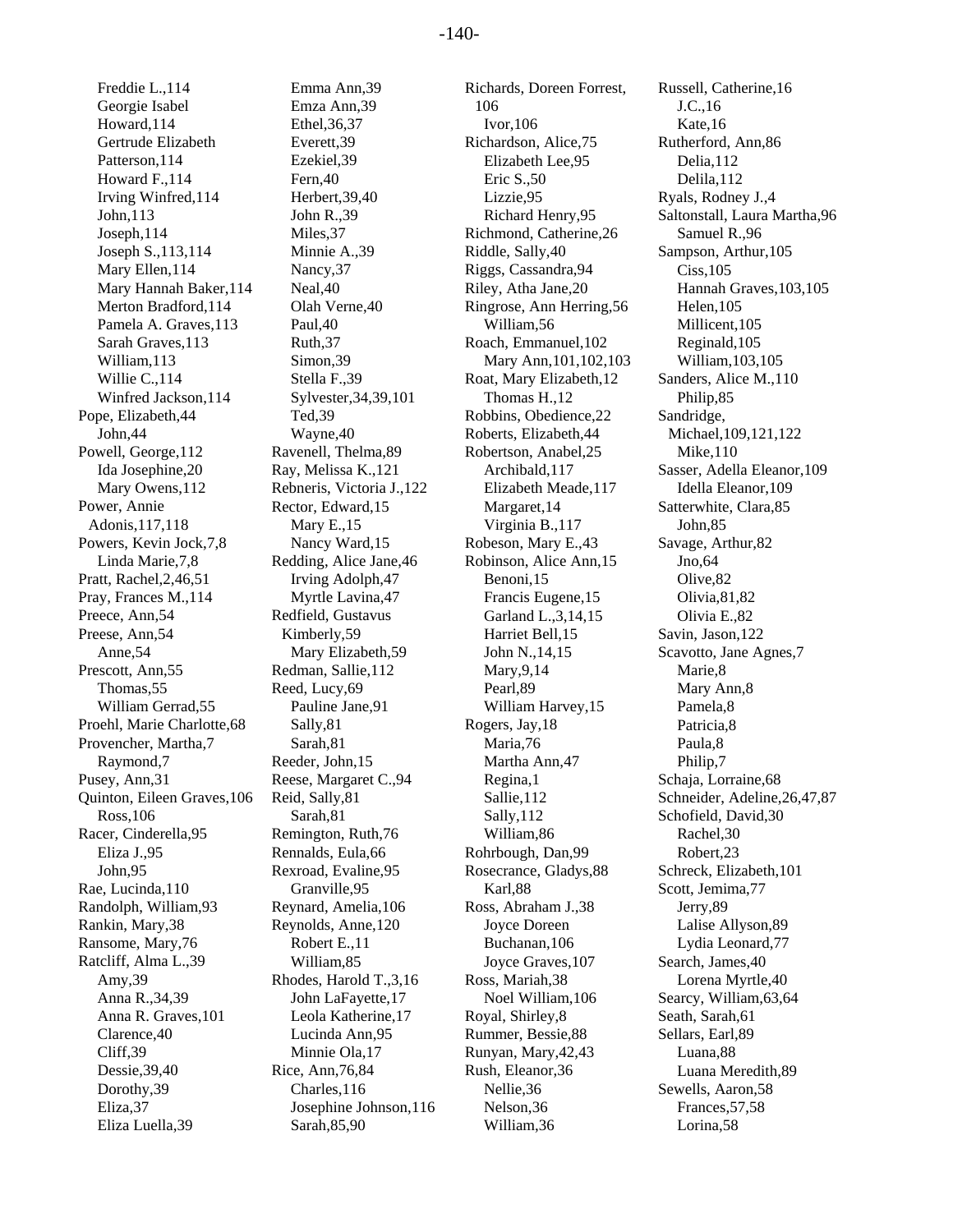Mary Elizabeth,58 Shafer, Eleanor,38 John Adam,38 Shanks, Rachael,107,108 Shannon, Joseph W.,83 Martha W.,83 Sharp, Anna,112 Barbara Graves,112 Catherine,86,112 Catherine Graves,112 Celia,86 Celia Freeman,112 Christian,112 Daniel,112 Delia Rutherford,112 Delila Rutherford,112 Elizabeth,112 Henry,112,112 Henry Thomas,86 Isaac,112 Jane,112 John Gilbert,86 Martha,86 Mary,112 Sallie,63,112 Sallie Parker,112 Sallie Rogers,112 Sally Rogers,112 Sarah,112 Sarah A. Ferrell,112 Sarah Parker,112 Selia Freeman,112 Sophia Harrison,86 Susan,63 William,86,112 Shaver, Alice Louella,63 Eleanor,38 John Adam,38 Sheets, Elizabeth,20 John,20 Shelly, Kethleen A. M.,105 Shelpman, Sarah,38 Shepherd, Elizabeth,68 Shirley Kathleen,41 Sheppard, Esther,34 Lillian,72 Shiels, Ellen E.,105 Ellen Evangeline,103, 105 Ellen Evangeline Clarke, 105 Thomas Patrick Charles, 105 Shipley, Sandra J.,26 Shoper, Eleanor,38 John Adam,38 Short, Fanny,106 Jessie Williams,71

Lorraine,4,10 Shrout, Joanne Clarida,111 Shuka, Diane,10 Sidey, Phoebe Ethel,44 Siede, Betty,57,58 Henry,58 Jemima,58 Sims, Ann,4 Benjamin F.,112 Malissie Graves,112 Melissa Jane Graves,112 Rebecca Ann,5 Thomas,4 Zachariah,4 Sinkewicz, Mary,52 Sirmons, Burch,19 Nellie Lucile,19 Siron, Henrietta,95 Henry,95 Slade, Elizabeth,7 Nancy,77 Slaughter, James Ellis,20 Roxie,95 Susan Graves,20 Sleeper, Leah,33 Slemmons, Hannah,41,42 Smalley, Harriet Akline,15 Smeden, Ida Jane Graves,105 Smiley, Anna,42 John,42 Smith, Ann,43 Darlyn,7 Dessie,39 Donald,107 Gwendoline M.,106 Hannah,78 Juliet,101 Kathleen Graves,107 Mary,76 Mildred,50 Nancy Ann,69 Rhoda,77 Thomas,69 Smoot, Mary Elizabeth,120 Snook, J.S.,39 Southworth, William,85 Sparks, Thomas,93 Sparrow, Frances,57 Spaulding, James G.,14 Spearman, James,85 Luca,85 Spears, Ann,92,94 Anna,92 Hudson,93 Hudson J.,94 John,92,93,94 John W.,94

Maria,93 Mariah,94 Sally,93 Sarah,94 Speer, Margaret,18 Sperry, Mary Ann,44 Spinks, Amey,82 Baker,82 Enoch,82 Joanna,82 John,63,82 Rebecca,80,81,82 William,82 Stamper, Jackie K.,100 Standish, Miles,60 Stanley, Isaac,38 Susanna,38 Susannah,38 Stanly, Isaac,38 Susanna,38 Susannah,38 Staples, Sarah,77 Starbuck, Elizabeth D.,34 Starnes, Rebecca,96 Steadman, Roger,27 Stedman, Beverly,27 Steele, Elizabeth,77 Stenneke, Benjamin,92 Stephens, Sharon,64 Stetch, Emily J.,109 Steves, Catherine,12 Isaac E.,12 Mary Elizabeth,12 Stewart, Barbara A.,4,11 Dwight C.,87 Elizabeth Ann,43 Joseph,43 Stiles, Ann Elizabeth,11 Benjamin Turner,11 Lydia Marie,11 Stockley, Alice Janetta,114 Stone, Andrew,21,22 Ann,21,24 Anna R.,20 Ben,24 Stone, Benoui,21 Catherine,21,22 Dorothy,21,22 E.A.,14 Eleanor,21 Elizabeth,21,22,23,24 George,22,23,24 Hannah,24 Henry,21 Isabelle,21,24 James,21 Jennet,21,22 John,21,22,23,24

Joshua,21,23,24 Kaherine,22 Katherine,21,23 Margery,21 Martha,22 Mary,21,22,23,24 Mathew,21 Matthew,21,22,23 Philip,21,24 Phillip,23 Richard,21,22,24 Robert,21 Sarah,20,21,23,24 Simon,24 Thomas,21,22,23,24 Thomas K.,53 Verlinda,22 Virlinda,22 William,21,22,23,24 William Henry,20,21 Story, Donna Graves,121 Essie Lee,66 John,66 Stout, Loretta Joyce,40 Stratten, Emily,88 Emily P.,88 Strawbridge, Mary,35 Russell,35 Stretch, Antha Munger,109 Thomas,109 Strong, Mary,77 Stroud, Ann,33 Stuart, Zella,40 Sublette, James E.,101 Sulay, Jaunita V.,47 Sutherland, Ransom,63 Sarah,60 Sutton, David,41 Elizabeth,41 Suydam, Mary,62 Swanson, Rae Henry,101 Talley, Abner P.,34 Sarah J.,34 Tandy, Amelia Graves,120 Mills,120 Nancy,66 Tanton, Robert,108 Sarah Graves,108 Tarbox, Teresa Ann,47 Tarlton, Andrew Jackson,71 Sarah Elizabeth,71 Taylor, Ann,77 Lucinda,44 William,44 Terry, Lynn,63 Mary E.,25,63 Mary Eugenia,63 Thompson, Alice M.,13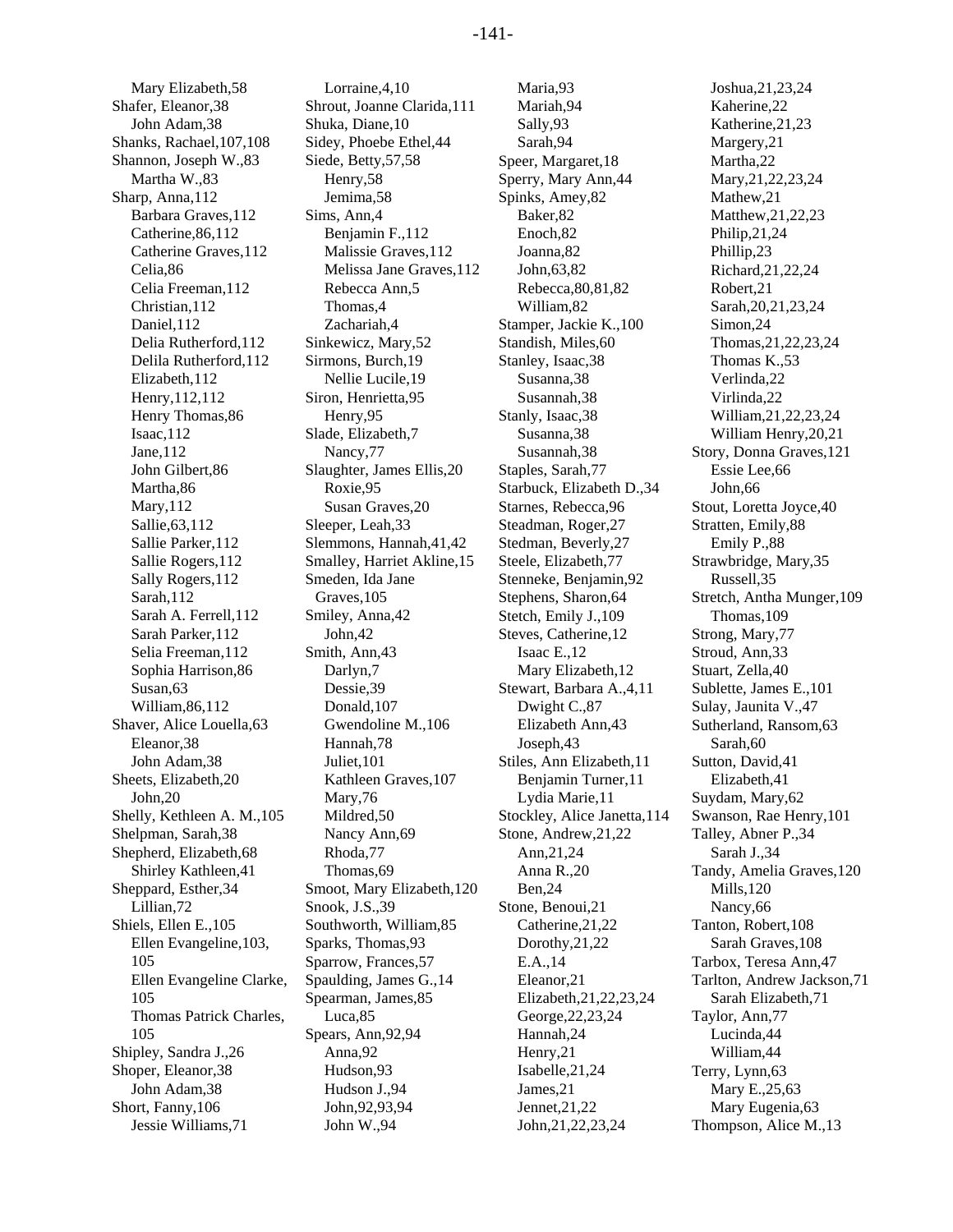Alma,96 Ann Pettus,96 Ann Pettus Graves,120 Benedict,13 Charles,96,120 Charles Mills,96 Cordelia A.,96 Ella,51 Henrietta,96 Jennings,63 John,81 La Verne,96 Lizzie,13 Martha E.,112 Mary,81 Rebecca,76 Sandra,68 Sarah Ellen,66 William Clarence,96 William Walter,96 Thomson, Claude William, 96 Elizabeth Eleanora,95 Elizabeth Lee,95 Emma M.,96 Eva Mae,96 John,95 John William,95,96 Julia Franklin,95,96 Laura Martha,96 Lecho,96 Lillian,96 Lizzie,95 Lloyd Goodwin,95 Lucien Marcus,95 Mary A.,95 Mollie Elnora,95 Nancy,95 Nancy Frances,95 Pike Montgomery,95 Polly Jane,95 Ruth Victoria,95 Stuart T.,96 William Emmett,96 Timmons, Mary A.,95 Tinsley, Agnes A.,91 Todd, Abigail,77 Malisa Palistine,5 Tolin, Lucy,69 Tolson, Donna Blaney,122 Tolton, Andrew Jackson,71 Ida Adelle,71 Luther Andrew,71 Sarah Elizabeth,71 Tomlinson, Eleanor,84 Jacob,84 Toms, Alexander,94 John,94

Nancy,94 Sarah,94 Tool, John W.,38 Lavina,38 Levina,38 Loviena,38 Townsend, Mary Graves,108 Miriam,113 Towsend, Miriam,114 Tracey, Jane,104 Tracy, Shirley,8 Shirley Ann,7,8 Wilfred,8 Train, Phoebe,76 Travelstead, James Henry,111 Mahala Graves,111 Rebecca Elmire,111 Treadway, Buelah,62 Trembath, Colin,105 Isla May Graves,105 Trimble, Mary,37 Trout, George,86 Mary,86 Truss, Elizabeth,10 Tucker, Charles Randolph,120 Edithea Cash,120 Mary Elizabeth,120 Pat,72 Sarah,120 Ullie Jane,26,45 Tufts, Hannah,115 Tullock, William,92 Turner, Adaline Susan,93 Alan Ronald,7 Andrew Jackson,71 Annie,7 Brian Francis,7 Darlyn,7 Elizabeth,71 Enoch,7 Gary Raymond,7,8 James,91,93 Jamie Ryan,8 Jane Agnes,7 Judith,91,92 Kathleen Ann,7,8 Laura,11 Linda Clair,7 Linda Marie,7,8 Lucy,94 Marie,6,7 Marjorie Joan,7 Mary Ann,70,71 Mary Jane,94 Raymond,7

Raymond Ronald,7 Raymond Scott,7,8 Rebecca,91 Robert Huggins,11 Robert King,7 Roger White,7 Sarah H.,92,93 Shaun Patrick,7 Shirley Ann,7,8 Susan,7,8 Tracy Lynn,7 William,92,93 William C.,92 Tyler, Charles,17 John,17 Mary,17 Nancy,17 Rebecca,17 Tyson, John,124 Underhill, Bathsheba Graves,56 Bathshua,55,56 Bathshua U.,56 John Graves,56 Margaret,56 Mary Graves,56 Mary Herring,56 Milborough Graves,56 Oliver Herring,56 Oliver Samuel,56 Samuel,56 Sarah,56 Thomas,55,56 Thomas Samuel,56 Underwood, Betsey,47 Utterback, Nancy Ann,120 Valentine, Ben,84 Elizabeth,77 Rebecca,84 Van Allen, Dolly Lorana,12 Van Buren, Anthony,90 Van Buren, Archie,89 Barbara,90 Bunny,90 Edna,89,90 Effie,89 Ervin,89,90 Gwendeline,90 Irene,89 Stephane,90 Sylvia,89 Vanaman, Elizabeth,30,31 Garrett,31 Maria,31 Vance, Mary,44 Vandegriff, Belle,3 Vandenburg, Art,109 Dorothy Graves,109

Vandencreek, Glendola Graves,109 Vandercreek, Dan,109 VanEman, Sarah J.,43 VanGorder, Jane,42 Susanna,42 VanGundy, Phebe,38 VanMeter, Letticia,38 VanOrsdel, Margaret,43 Ralph L.,43 VanWie, Catherine,61 Vaught, Elizabeth,14 Francis S.,14 Venn, J.,48 J. A.,48 Vernon, Mary,22,23,24 Vojtaskovic, Dianne,4 Von Bosen, Alix,20 Vosper, James M.,92 Wackerbarth, Eloise,73,78, 79 Jack,73,78,79,84,90 Wadleigh, Ruth,76 Waldron, Ival Marie,41 James Emmett,41 Walfield, Linda D.,100 Walker, Andrea,74 Ann,124 David,74 Eliza Jane,70 John,24 Laura L.,71 Sandi,74 Sarah,24 Wall, Emma,75 Walls, Zeffie Lucille,66 Ward, Andrew,59 Dorothy,4 Hannah,78 Nancy,15 Warden, Eliza Cornell,110 Emma,110 Nathan,110 Warner, Ann,29 Darrell G.,94 Elizabeth,76 Hannah,110 Isaac,29 Mary,29 Warren, Clarinda,47 Eliza Cornell,110 Elizabeth,21 Emma,110 Hannah,62,110 Linda,73 Nathan,110 Sarah,81,83 William,47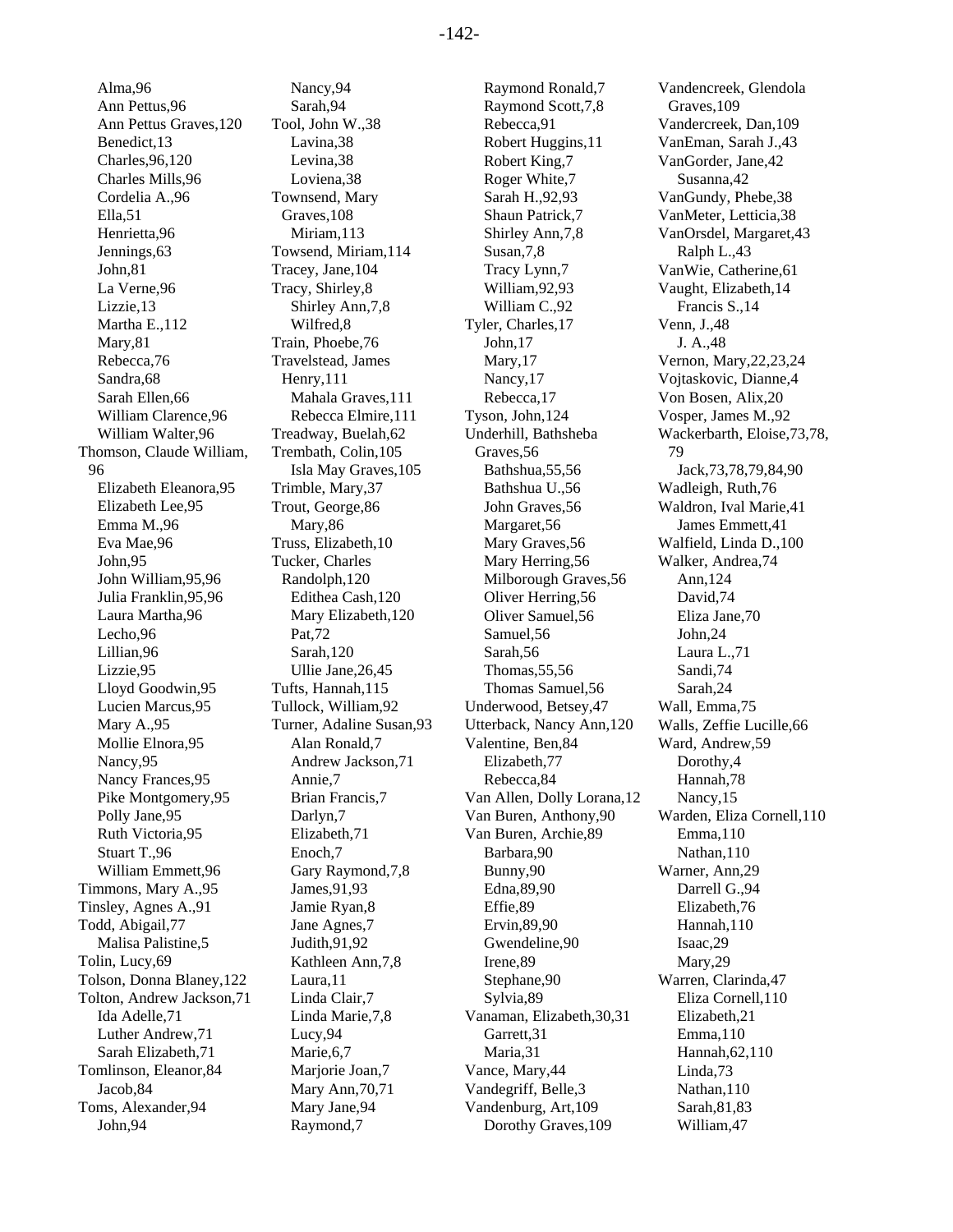Wash, Amelia Graves,120 Lottie Mae, 67,68 Dorothy Eugenia, 47 Nancy, 44 James,120 Westfall, Frances May,20 Edward J.,6 Onie,44 Washburn, Andrew,18 Weston, Nancy,12 Elizabeth,38,39 Patricia,44 Lucy M.,86 Westphal, Hattie,10 Frank,96 Rachael,44 Mary Lucy, 87 Wetmore, Hannah,76 Isabel,63 Rachel,34,44 Polly, 18 Whalen, James, 7 Isabella, 42 Rebecca, 44 Watchell, Marley P.,78 Jane Agnes,7 James,42 Sarah,44 Waterhouse, Crescence, 86 Mary Crane, 7 Jonnie, 96 Sarah J., 44 Waterman, Rebecca, 37 Wilborn, 18 Juanita V., 47 William, 44 Waters, Elizabeth, 71 Wharton, Mary, 124 Margaret, 42, 70 William A., 44 Watkins, William, 85 Wheeler, Lucy, 78 Margaret Crawford, 105 Wychoff, Onie, 44 Watson, Jas, 64 Whisenant, Adam, 71 Pearl, 120 Wyckoff, Elizabeth, 38 Sarah,70 Whisenaut, Ann,71 Peggy,70 Wyckoff, Kathryn French,52 Sarah Ann,69,70 Whisman, Mabel,40 Winans, William,82 Wynne, Ann,29,29 Way, Dorcas,59 Whitaker, Mary,81 Winthrope, John,48 Elizabeth,29 Weaks, Nancy Ruth,100 Samuel,81 Woodard, Hallie Ollie,118 Hannah,29 Weaver, Josephine Graves, 116 Josie,116 Harriett F.,113 Woodsen, Betsey,112 Jonathan,28,29,30 Webb, Mercy, 84 Mary Ann, 101 Woodson, John, 25 Martha, 29 Weddle, Martha, 86 Nancy, 41, 42 Wooten, Mary Susan, 14 Mary, 29 Welch, Alick, 17 Nancy C., 91 Mary Susannah, 14 Preston, 54 Benjamin,16 Thomas Hugh,91 Woulfe, Grace,55 Sarah,28,30 Carrie,17 William H.,115 Johanna,55,56 Sidney,28,29,30 Cornelia J.,16 Zeruiah,77 Wren, Jane,124 Thomas,29 Deliah,16 Whitesett, Joseph,28 Wrenn, Elizabeth,51 Widow,28 Dilliah,16 Whittaker, Battle,124 Wright, Grace,66 Young, Claude,109 Dolly, 17 Wholwend, Harvey, 117 Mary Ann, 107 Darby, 7 Edward,17 Wilfley, Elizabeth J. Kelso, James F., 17 120 120 Wyatt, Alice, 44 Daryl, 7 Joseph Benjamin,16 James,120 Benjamin,44 Diane,7 Leola Katherine,17 Mary Elizabeth,120 Charles,44 George,7 Minnie M., 17 Wilkie, Henrietta, 96 Charles L., 44 Marie, 7 Minnie Ola, 17 Wilkinson, Elizabeth, 123 Clara B., 44 Myrtle Graves, 109 Molly,17 Willard, Mary,76 Elizabeth,44 Youngs, Esther,78 Oscar Phillip,17 Williams, Ada Estelle,118 Hannah,44 Zabel, Linda,88 Ruby Alice,17 Donna Bawgus,101,112 Henry C.,44 Zander, Charles,104 Van Doran, 17 **Eddie, 117, 118** Isaac, 44 **Gustav, 104** Welcome, Brian Walter,8 Elizabeth,51,87,101 Jennetta,44 Johanna Maria Kathleen Lynn, 8 Janet M., 86 Job, 44 John Martha, 104 Tine Marie, 8 Lucinda, 70 Lucinda, 70 John W., 44 May, 104 Wells, Abigail,76 Lynn D.,112 Joseph,34,44 Ziegler, James,44 Elizabeth,47 Mary,72 Lucinda,44 Sarah,44 Ephraim,47 Mary Jane Graves,119 Lucreatia,44 Zuerker, Barbara,6 Wernor, Mary, 22, 23, 24 W. A., 119 Martha, 44 Wesson, Nancy, 12 Willis, Melinda L., 16 Mary, 44 West, Catherine, 76, 81 Wilson, Allen G., 27, 47 Mary Ann, 44

White, Eliza Bowen Graves, 115 120

Woodcock, Lydia, 77 James, 29 Woodfield, Lucy, 53 John, 29 Tom, 115 Darlyn, 7

## **GRAVES FAMILY BOOKS**

The following books are available for ordering (check or money order to Kenneth V. Graves, 20 Binney Circle, Wrentham, MA 02093). All books (unless otherwise noted) contain information on all known descendants of the ancestor, are 6"x9" size, hardcover, and are completely indexed (all books after the first 3 also have place indexes). All prices are in U.S. dollars, and include postage for U.S. and Canada (inquire about postage for foreign countries). Books on all other Graves/Greaves families will be published in the future. In addition to *John Graves of Concord, MA* to be published next, the order of subsequent books is